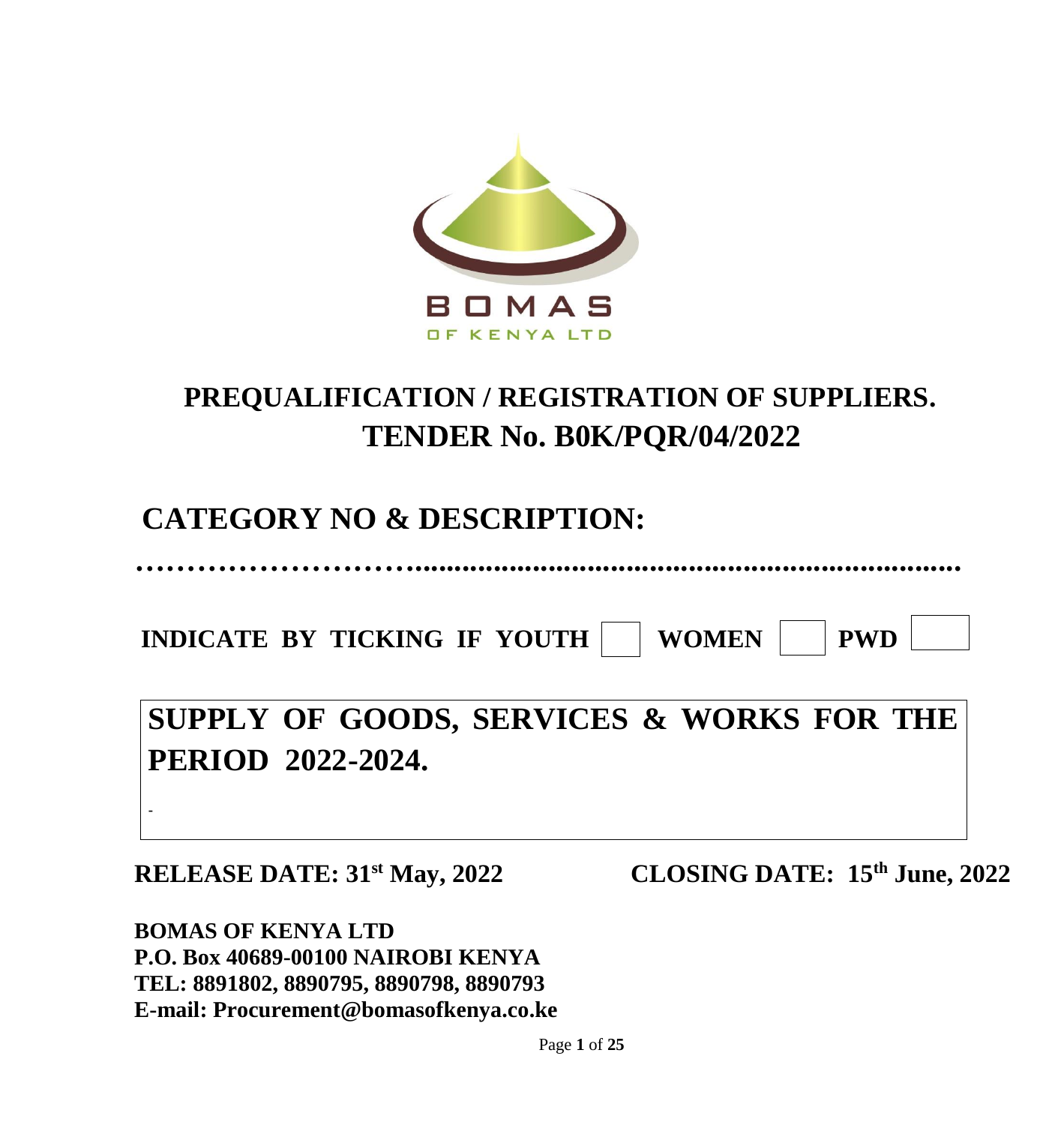# Table of Contents

|      | Page                                                                        |
|------|-----------------------------------------------------------------------------|
| 1.0  | <b>SECTION I</b>                                                            |
| 2.0  | <b>SECTION II</b>                                                           |
| 2.1  | Scope of tender                                                             |
| 2.2  | 8                                                                           |
| 2.3  | 8                                                                           |
| 2.4  | 8                                                                           |
| 2.5  |                                                                             |
| 2.6  |                                                                             |
| 2.7  | 11                                                                          |
| 2.8  | 11                                                                          |
| 2.9  | 11                                                                          |
| 2.10 | -11                                                                         |
| 2.11 | 12                                                                          |
| 2.12 | 12                                                                          |
| 2.13 | Conflict of interest                                                        |
| 2.14 | Updating prequalification information<br>12                                 |
| 3    | <b>SECTION III</b><br>-Appendix to Instructions to Candidates. /Forms<br>11 |
| 3.1  |                                                                             |
| 3.2  | 13                                                                          |
| 4.0  |                                                                             |
| 4.1  |                                                                             |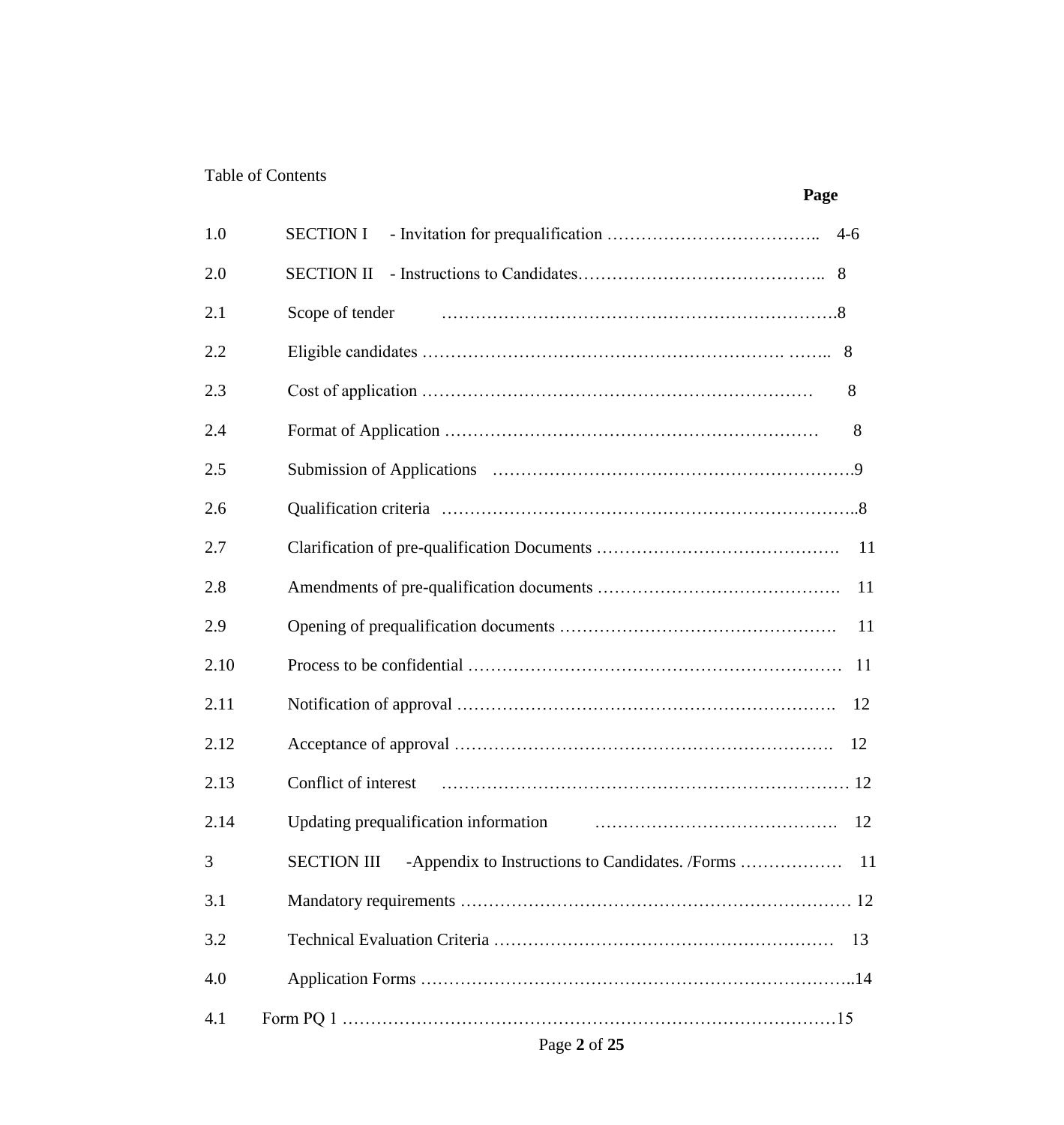| 4.3 |  |
|-----|--|
| 4.4 |  |
| 4.5 |  |
| 4.6 |  |
| 4.7 |  |
| 4.8 |  |
| 4.9 |  |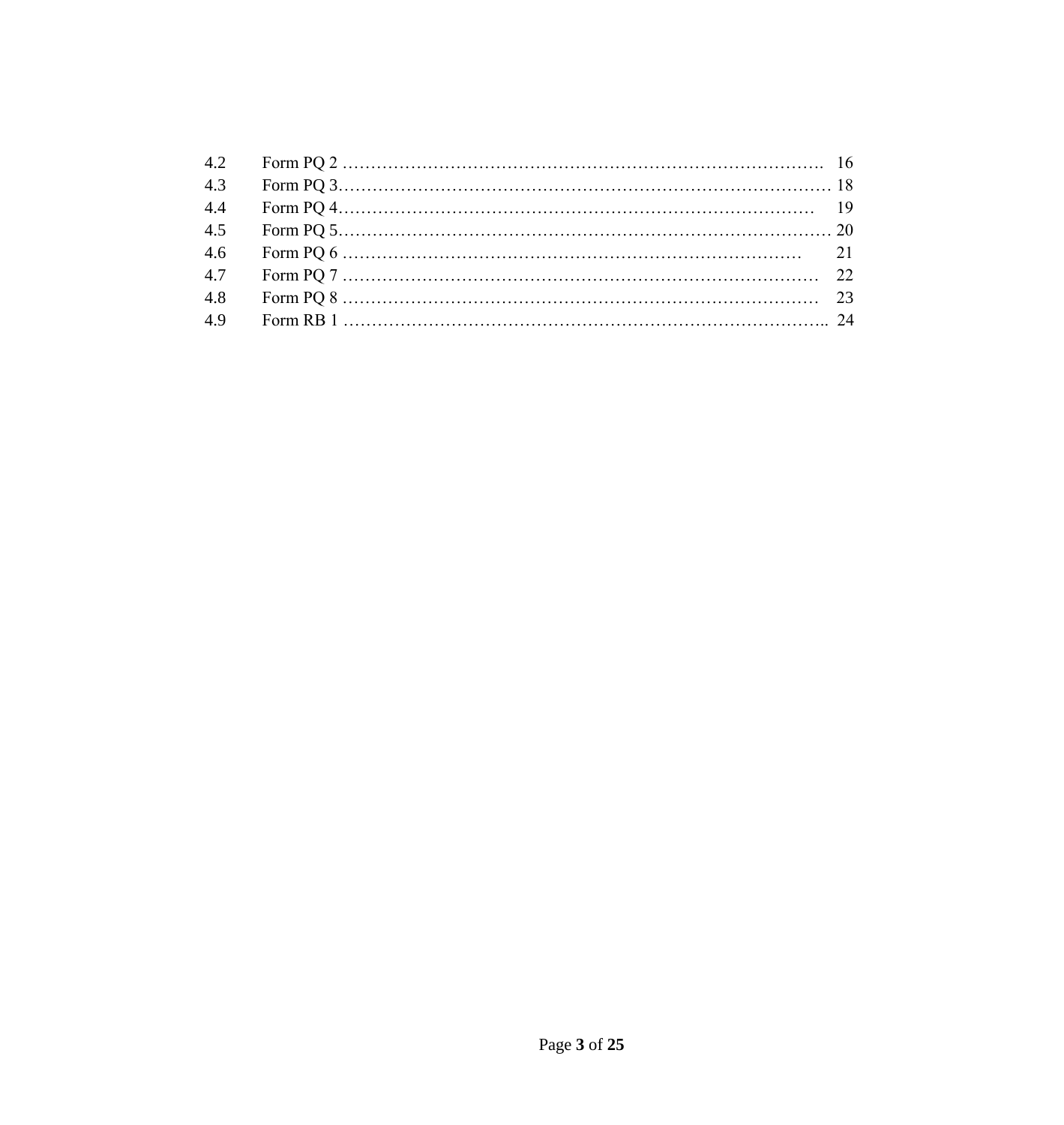# **SECTION I - INVITATION FOR PREQUALIFICATION (IFQ)**

#### **PREQUALIFICATION/REGISTRATION OF SUPPLIERS FOR GOODS, WORKS AND SERVICES FOR THE PERIOD 2022- 2024.**

- 1. Bomas of Kenya intends to Prequalify /Register suppliers for the provision of various goods, works and service for the period 2022-2024(1<sup>st</sup> July, 2022 to 30<sup>th</sup> June 2024). Interested eligible suppliers are invited to apply for registration, indicating the category of goods, works or services they wish to apply for.
- 2. Interested eligible suppliers are invited to apply for registration, indicating the category of goods, works or services they wish to apply for.
- 3. Suppliers that are currently registered by the Company are required to register afresh if they wish to participate. The categories are as listed below.

| S/NO           | <b>CATEGORY A:</b>     | <b>ITEM DESCRIPTION</b>                             | <b>ELIBILITY</b> |
|----------------|------------------------|-----------------------------------------------------|------------------|
|                | <b>SUPPLY OF GOODS</b> |                                                     |                  |
| 1              | BOK/PQ/01/2022-2024    | Supply of Fruits & Vegetables                       | Open             |
| $\overline{2}$ | BOK/PQ/02/2022-2024    | Supply of Meat Products (Beef, mutton, chicken and  | Open             |
|                |                        | fish)                                               |                  |
| 3              | BOK/PQ/03/2022-2024    | Supply of Soft Drinks                               | Open             |
| 4              | BOK/PQ/04/2022-2024    | Supply of Alcoholic Beverages                       | Open             |
| 5              | BOK/PQ/05/2022-2024    | Supply of Hardware Items & Paints                   | Open             |
| 6              | BOK/PQ//06/2022-2024   | Supply of Electrical & Electronic Items             | Open             |
| $\overline{7}$ | BOK/PQ//07/2022-2024   | Supply of Office Furniture, Fittings and Equipment  | <b>AGPO</b>      |
|                |                        |                                                     | Groups           |
| 8              | BOK/PQ/08/2022-2024    | Supply of Cooking Gas and Related Equipment's       | <b>AGPO</b>      |
|                |                        | (hose pipes, regulators)                            | Groups           |
| 9              | BOK/PQ/09/2022-2024    | Supply of Expanding Seat covers, Skirting and       | <b>AGPO</b>      |
|                |                        | General Restaurant Linen ware                       | Groups           |
| 10             | BOK/PQ/10/2022-2024    | Supply of Computers/Printers Consumables and        | <b>AGPO</b>      |
|                |                        | Accessories                                         | Groups           |
| 11             | BOK/PQ/11/2022-2024    | <b>Supply of Office Stationery</b>                  | <b>AGPO</b>      |
|                |                        |                                                     | Groups           |
| 12             | BOK/PQ/12/2022-2024    | Supply of Branded and Promotional Materials(T-      | <b>AGPO</b>      |
|                |                        | shirts, Caps, Banners, Conference Stationary and    | Groups           |
|                |                        | Giveaways, Confectionery, General Branded           |                  |
|                |                        | Materials)                                          |                  |
| 13             | BOKPQ//13/2022-2024    | Supply of Traditional Items & Artefacts (skins,     | Open             |
|                |                        | Beads , feathers , traditional musical instruments) |                  |
| 14             | BOK/PQ/14/2022-2024    | Supply of Drugs & Pharmaceutical Products           | Open             |
| 15             | BOK/PQ/15/2022-2024    | Supply of Detergents and Cleaning Materials         | <b>AGPO</b>      |
|                |                        |                                                     | Groups           |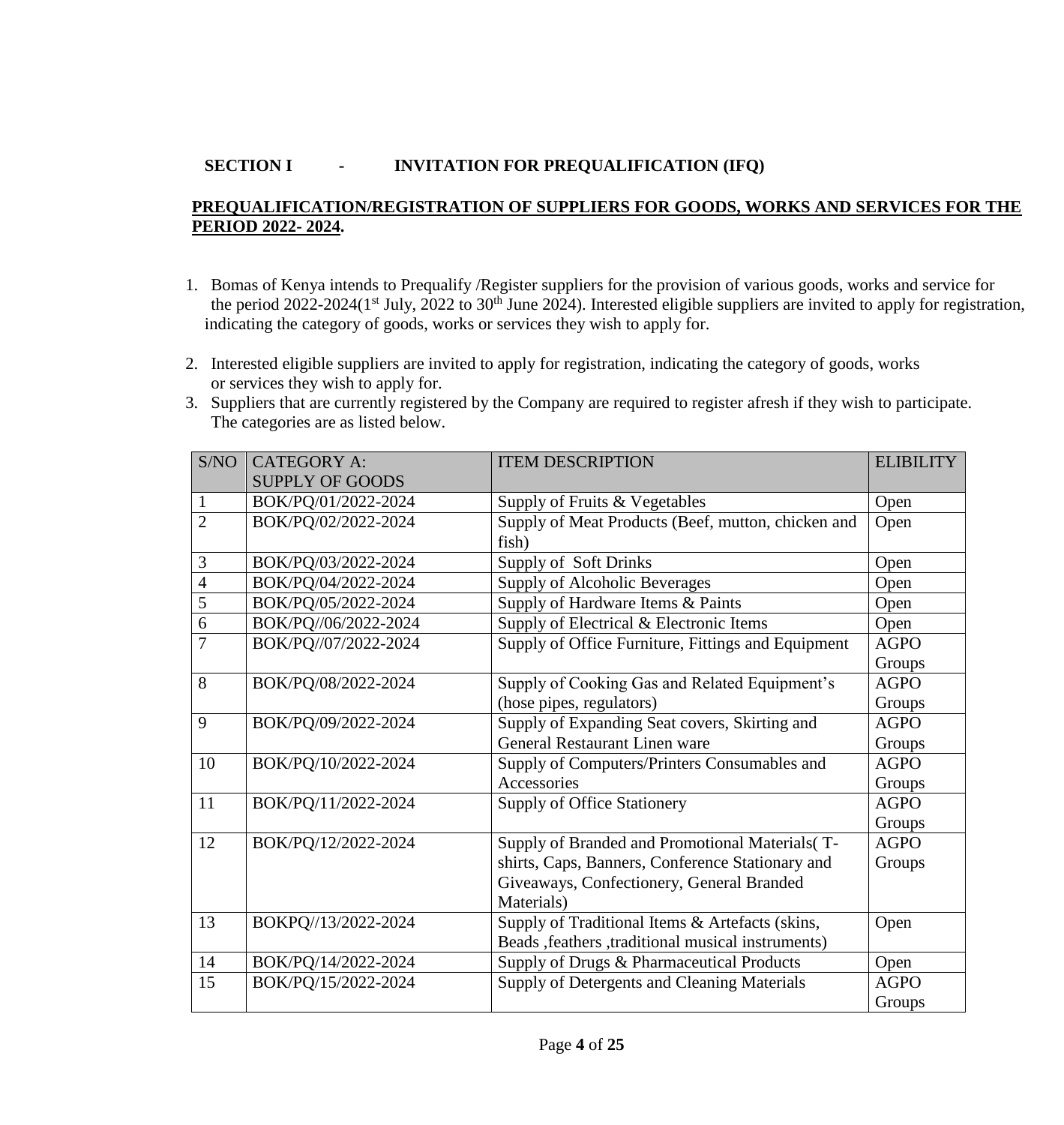| 16              | BOK/PQ/16/2022-2024                         | Supply of Flowers and Floral Decorations                                                                                                                                      | <b>AGPO</b><br>Groups |
|-----------------|---------------------------------------------|-------------------------------------------------------------------------------------------------------------------------------------------------------------------------------|-----------------------|
| 17              | BOK/PO/17/2022-2024                         | Supply of Mechanical & Electrical Equipment's and<br>Items                                                                                                                    | Open                  |
| 18              | BOK/PQ/18/2022-2024                         | Supply of Telephone and Telecommunication<br>Equipment                                                                                                                        | Open                  |
| 19              | BOKPQ//19/2022-2024                         | Supply of Staff Uniforms, Garments & Related<br>Material                                                                                                                      | <b>AGPO</b><br>Groups |
| 20              | BOK/PQ/20/2022-2024                         | Supply of Sports Equipment & Related Accessories                                                                                                                              | <b>AGPO</b><br>Groups |
| 21              | BOK/PQ/21/2022-2024                         | Supply of Motor Vehicle Tyres and Batteries                                                                                                                                   | <b>AGPO</b><br>Groups |
| 22              | BOK/PQ/22/2022-2024                         | Supply of Dry Goods & General Provisions                                                                                                                                      | Open                  |
| $\overline{23}$ | BOK/PQ/23/2022-2024                         | Supply of Cutlery & Crockery                                                                                                                                                  | Open                  |
| 24              | BOK/PQ/24/2022-2024                         | Supply of Kitchen Equipment & Tools                                                                                                                                           | Open                  |
|                 | <b>CATEGORY B:</b><br>PROVISION OF SERVICES |                                                                                                                                                                               |                       |
| 25              | BOK/PQ/25/2022-2024                         | Provision of Travel Agency Services (IATA-<br>Registered)                                                                                                                     | Open                  |
| 26              | BOK/PQ/26/2022-2024                         | Provision of Legal Services                                                                                                                                                   | Open                  |
| 27              | BOK/PQ/27/2022-2024                         | Provision of Cleaning & Extraction Services for                                                                                                                               | <b>AGPO</b>           |
|                 |                                             | <b>Seats and Carpets</b>                                                                                                                                                      | Groups                |
| 28              | BOK/PQ/28/2022-2024                         | Provision General Building Repairs, Maintenance<br>Services and Civil Work                                                                                                    | Open                  |
| 29              | BOKPQ//29/2022-2024                         | Provision of Consultancy Services (Integrity<br>Surveys, Monitoring & Evaluation, Legal Audit,<br>Governance Audit Development and Review of<br>Strategic Plan)               | Open                  |
| 30              | BOK/PQ/30/2022-2024                         | Provision of Human Resource Consultancy Services<br>(such as Trainings, Employee Satisfaction Survey,<br>Policy Review, Competency Baseline Survey,<br>Counseling Services)   | Open                  |
| 31              | BOK/PQ/31/2022-2024                         | Provision of Team Building Services                                                                                                                                           | Open                  |
| 32              | BOK/PQ/32/2022-2024                         | Provision of Marketing Consultancy Services(such<br>as Customer satisfaction Survey, Feasibility Study<br>for Product Development)                                            | Open                  |
| 33              | BOK/PQ/33/2022-2024                         | Provision of Audit Services (Such as Energy Audit,<br>Health& Safety Audit, Fire Audit, Environmental<br>Audit                                                                | Open                  |
| 34              | BOK/PQ/34/2022-2024                         | Provision of Consultancy Services for the<br>Development of Health & Safety Policy, Fire Policy,<br>Environmental Policy, ICT Policy, Customer<br><b>Satisfaction Policy)</b> |                       |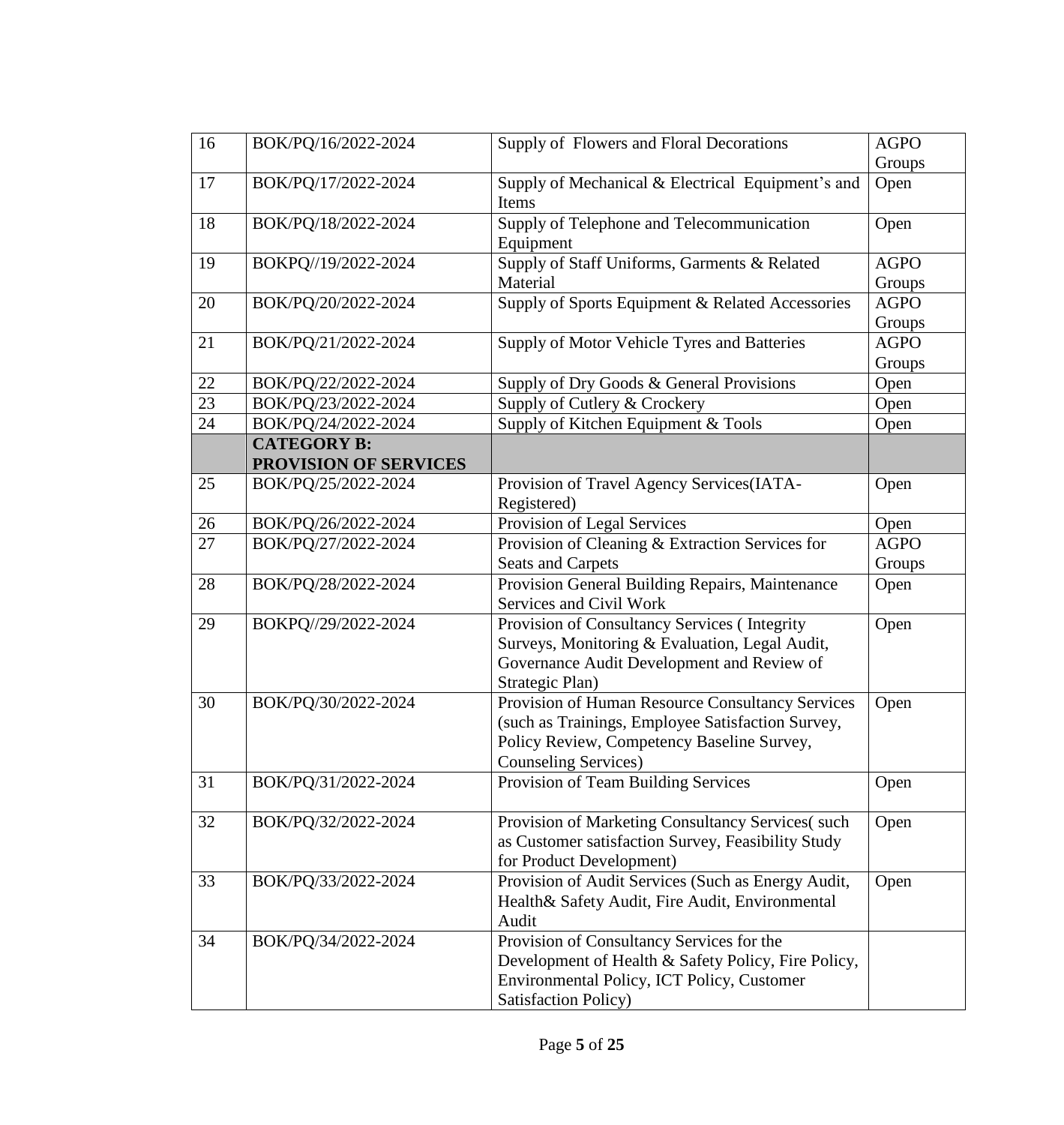| 35              | BOK/PQ/35/2022-2024  | Provision of Translators, Interpreters and           | <b>AGPO</b> |
|-----------------|----------------------|------------------------------------------------------|-------------|
|                 |                      | <b>Translation Services</b>                          | Groups      |
| 36              | BOK/PQ/36/2022-2024  | Provision of Digital Services (Websites, e-shots, e- | Open        |
|                 |                      | bombs, Social Media Management                       |             |
| 37              | BOK/PQ/37/2022-2024  | Provision for Auctioneering Services                 | Open        |
| $\overline{38}$ | BOK/PQ//38/2022-2024 | <b>Provision for Decor Services</b>                  | <b>AGPO</b> |
|                 |                      |                                                      | Groups      |
| 39              | BOK/PQ/39/2022-2024  | Provision for Fumigation & Pest Control Services     | Open        |
| 40              | BOK/PQ/40/2022-2024  | Provision of Laundry Services                        | Open        |
| 41              | BOK/PQ/41/2022-2024  | Provision of Firefighting Services                   | Open        |
| $\overline{42}$ | BOK/PQ/42/2022-2024  | Provision of Hire of Audio Visual Equipment          | <b>AGPO</b> |
|                 |                      |                                                      | Groups      |
| 43              | BOK/PQ/43/2022-2024  | Provision of Events Management Services              | Open        |
| 44              | BOK/PQ/44/2022-2024  | Provision of Sanitary Bins and Related Services      | Open        |
| 45              | BOK/PQ/45/2022-2024  | Provision of Vehicle Maintenance services            | Open        |
| 46              | BOK/PQ/46/2022-2024  | Provision of Valuation services                      | Open        |
| $\overline{47}$ | BOK/PQ/47/2022-2024  | Provision of Bowser services                         | Open        |
| 48              | BOK/PQ/48/2022-2024  | Provision of Photography & Videography Services      | Open        |
| 49              | BOK/PQ/49/2022-2024  | Provision of Events Management Services              | Open        |
| $\overline{50}$ | BOK/PQ/50/2022-2024  | Provision of Architectural & Civil Engineering       | Open        |
|                 |                      | Services                                             |             |
| 51              | BOK/PQ/51/2022-2024  | Provision of Insurance Brokerage Services-General    | Open        |
|                 |                      | Insurance                                            |             |
| 52              | BOK/PQ/52/2022-2024  | Provision of Virtual Conferencing Services           | Open        |
|                 | <b>CATEGORY C:</b>   | <b>MAINTENANCE &amp; REPAIRS</b>                     |             |
|                 |                      |                                                      |             |
| 53              | BOK/PQ/53/2022-2024  | General Repairs, Partitioning of Buildings           | Open        |
| $\overline{54}$ | BOK/PQ/54/2022-2024  | Maintenance of PABX and Telephone Accessories        | Open        |
| $\overline{55}$ | BOK/PQ/55/2022-2024  | Maintenance & Repairs of Copiers, Computers,         | Open        |
|                 |                      | <b>Shredders &amp; Printers</b>                      |             |
| 56              | BOK/PQ/56/2022-2024  | Repair and Maintenance of Motor Vehicle Seats and    | <b>AGPO</b> |
|                 |                      | Upholstery                                           | Groups      |
| 57              | BOK/PQ/57/2022-2024  | Maintenance of Traditional Instruments & Artefacts   | Open        |
| $\overline{58}$ | BOK/PQ/58/2022-2024  | Maintenance of Drainage Systems & Exhauster          | Open        |
|                 |                      | Services                                             |             |

# N**/B For consultancy services, the firms to attach qualifications of the technical personnel, CV & recommendation letters from Government Institutions/Agencies.**

Interested and eligible bidders can view and download the prequalification document free of charge from the BOK website: [www.bomasofkenya.co.ke](http://www.bomasofkenya.co.ke/) and on the Public Procurement Information Portal **(www.tenders.go.ke[\)](http://www.agrifinance.org/)**

Interested and eligible bidders can view and download the prequalification document free of charge from the BOK website: [www.bomasofkenya.co.ke](http://www.bomasofkenya.co.ke/) and Public Procurement Information Portal **(www.tenders.go.ke)**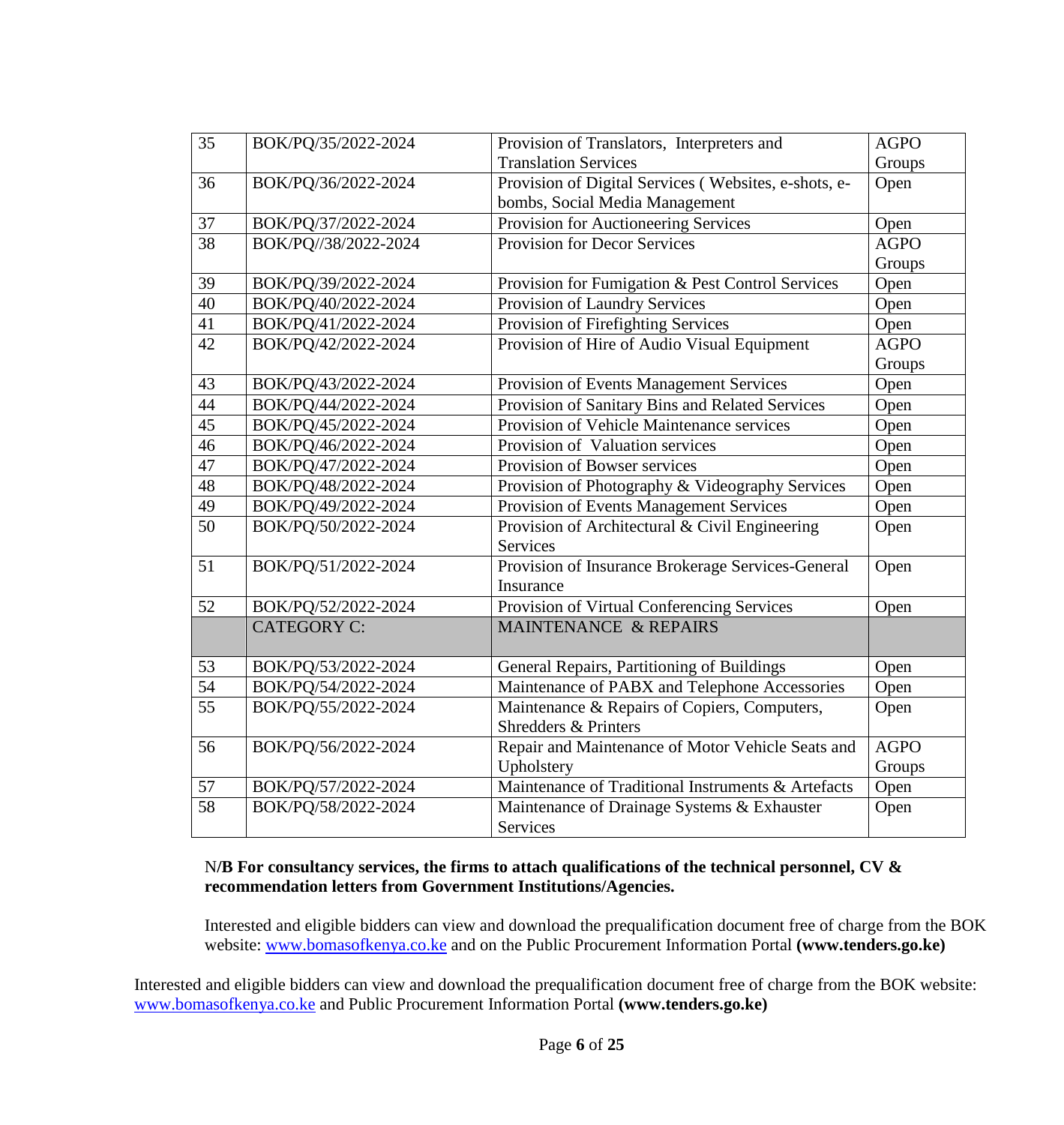Duly completed pre-qualification documents enclosed in plain sealed envelopes clearly marked with the **CATEGORY NUMBER** and **ITEM DESCRIPTION** addressed to:-

The General Manager/Chief Executive Officer Bomas of Kenya Ltd, P.O Box 40689-00100, **Nairobi**

Or be deposited in the tender box located at Bomas of Kenya Ltd, Forest Edge Road, off Langata Road, **Administration Block, Ground Floor** at the Reception Area so as to be received on or before Wednesday**, 15<sup>h</sup> June, 2022 at 11.00 a.m.** on the closing date.

#### **Documents received after the closing time shall not be accepted.**

The prequalification documents will be opened immediately after the closing time at the Bomas of Kenya Multi-purpose hall. Bidders or their representatives are welcome to attend.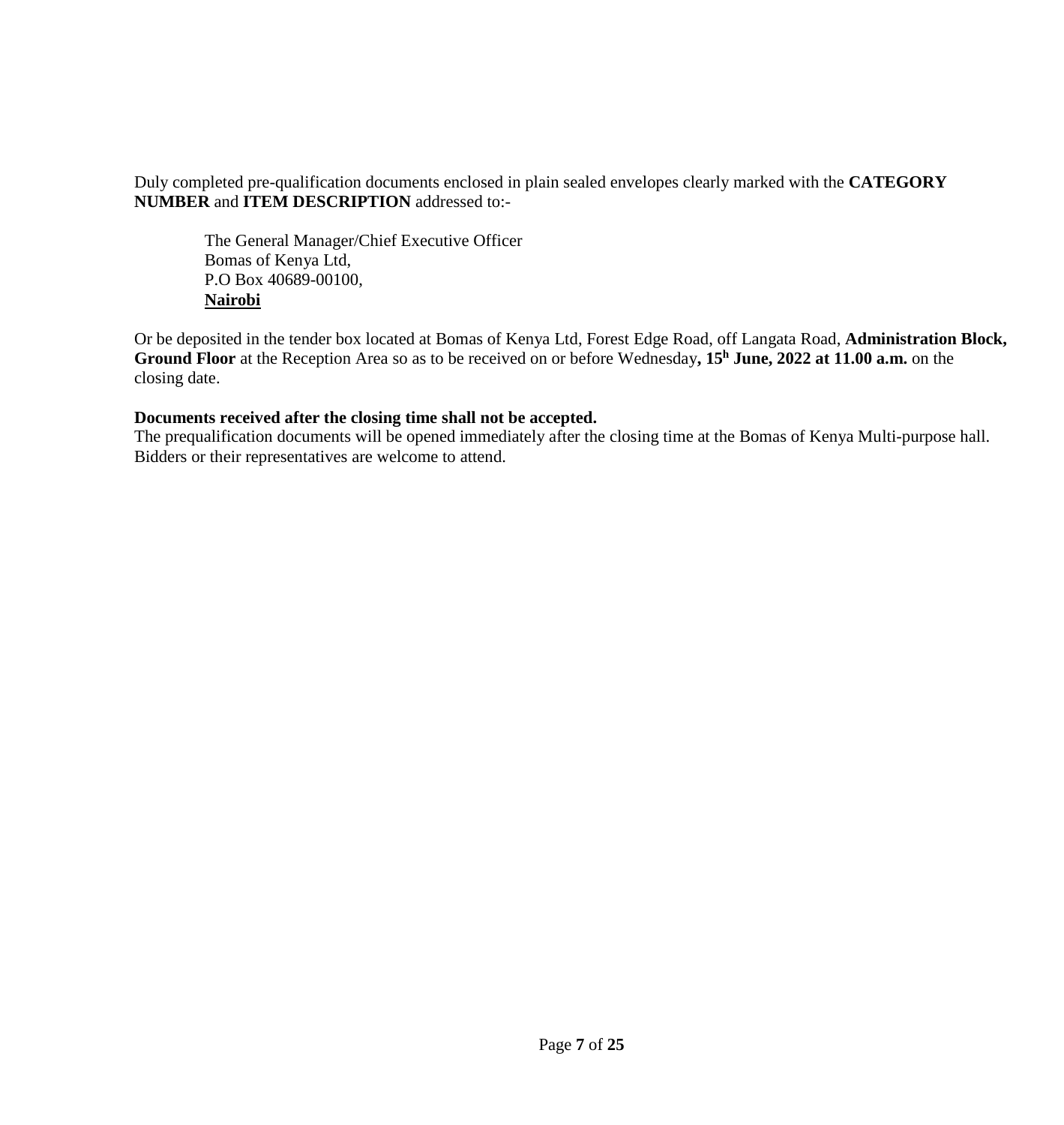#### **SECTION II - INSTRUCTIONS TO CANDIDATES**

#### **2.1 Introduction**

- 2.1.1 Bomas of Kenya Ltd intends to prequalify/register Suppliers for the supply of Goods, Services and services for the period ending  $30<sup>th</sup>$  June 2022, interested eligible candidates who must qualify by meeting the set out criteria as provided for in clause 2.6 are encouraged to apply.
- 2.1.2 Applicants are informed that the services/consultancies/goods will be procured on the basis of *as and when required.*
- 2.1.3 Upon pre-qualification BOK does not bind itself for the provision or procurement of any services, consultancies or goods but shall endeavor to ensure equitable distribution of available briefs/Quotations/tenders among the pre-qualified firms taking into account the experience, qualifications and geographical location of the individual firms.
- 2.1.4 Applicants will be informed in writing/ electronic media/adverts of the results of the application.

### **2.2 Eligible Candidates**

- 2.2.1 This invitation for pre-qualification is open to all candidates who are eligible under as defined in Kenya'Public Procurement Law and regulations and as indicated in the appendix to instructions to candidates.
- 2.2.2 The BOK employees, committee members, board members and their relatives (spouse and children) are not eligible to participate in this tender.
- 2.2.3 All terms found capable of performing the contract satisfactorily in accordance to the set prequalification criteria shall be prequalified

# **2.3** C**ost of Application**

2.3.1 The applicant shall bear all costs associated with the preparation and submission of its tender, and BOK, will in no case be responsible or liable for those costs, regardless of the conduct or outcome of the tendering process.

> The tender document shall be issued Free of Charge. The tender document can be downloaded from the company websit[e www.bomasofkenya.co.ke](http://www.bomasofkenya.co.ke/) or Public Procurement Information Portal **(www.tenders.go.ke[\)](http://www.agrifinance.org/)**

#### **2.4 Format of application**

- 2.4.1 The applicant shall prepare an original and Copy of Pre-qualification document, clearly marked " **ORIGINAL"** and **COPY** of the Pre-qualification. In the event of discrepancy, the original shall prevail.
- 2.4.2 The **ORIGINAL** and **COPY** of the pre-qualification document shall be typed or written in indelible ink (photocopies are acceptable for the COPY) and shall be signed by persons or persons duly authorized on behalf of the applicant. The person or persons signing the pre-qualification document shall initial all pages of the pre-qualification document.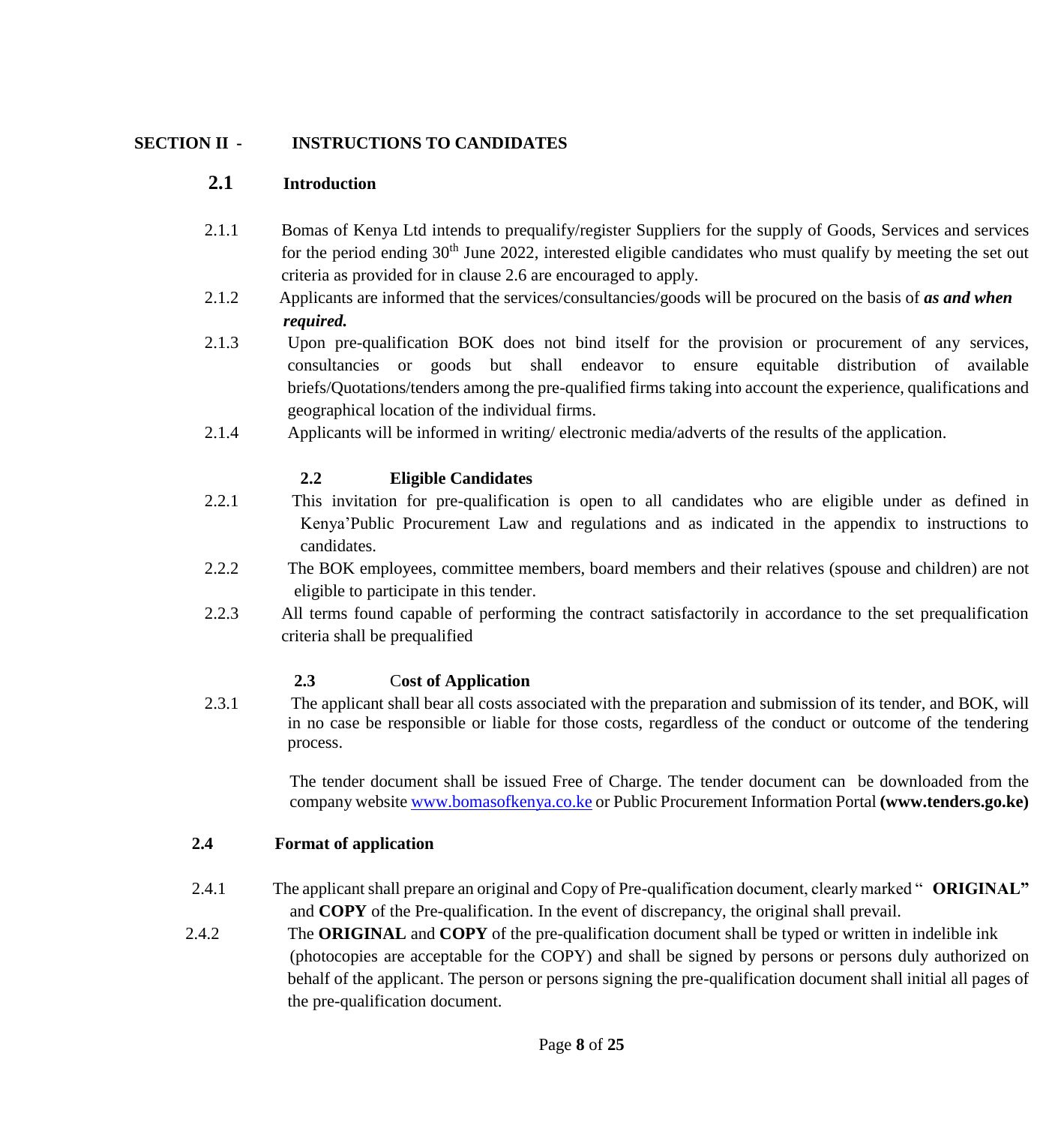The pre-qualification document shall be without alterations, omissions or conditions except as necessary to correct errors made by Applicant, in which case such corrections shall be initialed by the person or persons signing the pre-qualification document.

2.4.3 All the information requested for pre-qualification shall be provided in the English language only.

#### **2.5 Validity period**

2.5.1 The request for pre-qualification must remain valid for not less than 30 days from the date of submission. BOK will make best effort to complete the evaluation and communicate within this period.

### **2.6 Submission and Deadline of Application.**

- 2.6.1 Applications for prequalification shall be submitted in sealed envelopes clearly marked with the tender No, tender name, Category number and Item description and **deposited** in the tender box at reception area at Bomas of Kenya Ltd, Forest Edge Road, off Langata Road, Administration Block Ground Floor so as to be received on or before **11.00 a.m.** on the closing date.
- 2.6.2 The candidate shall seal the **ORIGINAL** and the **COPY** of the pre-qualification document in separate envelopes duly marking the envelopes **"ORIGINAL"** and **"COPY".** The envelopes shall then be sealed in an outer separate envelope

The inner and outer envelopes shall:

- (a) Be addressed, delivered or posted to BOK, at the address given in the Invitation to Tender.
- (b) Bear the tender No, tender name, Category code and Item description.
- (c) On the back of both of the inner envelope the applicant shall indicate its name and address to enable the application to be returned unopened in case it is declared "late" pursuant to clause 2.6.1
- 2.6.3 If the outer envelope is not sealed and marked as instructed in clause 2.6.2. BOK will assume no responsibility
- 2.6.4 for the misplacement or premature opening of the pre-qualification document.

# **2.7 Qualification Criteria**

- 2.7.1 BOK evaluation committee will examine the applicants to determine completeness, general orderliness and sufficiency in responsiveness.
	- 2.7.2 The applicants should have registered offices and BOK reserves the discretion of visiting physical premises from which the applicant conducts business if so desired to confirm existence and capability to deliver the said services and goods.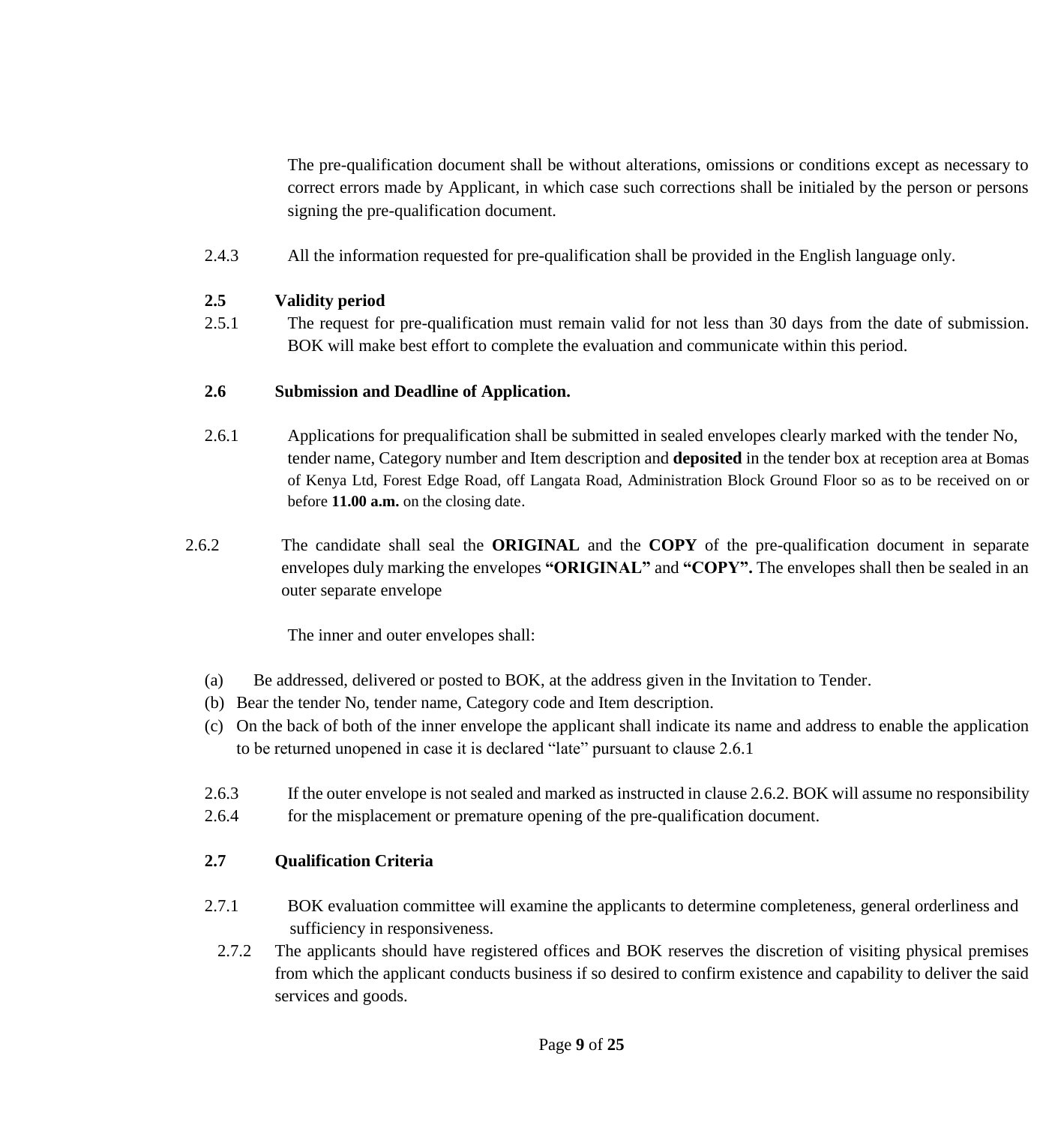| 2.7.3 | Pre-qualification will be based on meeting the minimum requirements to pass in the criteria set out in the       |
|-------|------------------------------------------------------------------------------------------------------------------|
|       | Appendix to instructions to candidates. The declaration will be either pass or fail regarding the applicant's    |
|       | completed/submission of Mandatory requirement and completion of the following attached forms-PQ-1, PQ-           |
|       | PQ-3, PQ-4, PQ-5, PQ-6, PQ-7 and Form-8 to be submitted together with the letter of application.                 |
|       | BOK reserves the right to waive minor deviations if they do not materially affect the capability of an applicant |
|       | to perform the contract.                                                                                         |

- 2.7.4 The pre-qualification application Form–FORM PQ-1 which are not dully filled out and submitted in the prescribed manner will not be considered.
- 2.7.5 Statutory Registration documents The applicant **must** attach certified statutory registration documents.
- 2.7.6 Confidential business Questionnaire The general information and details of nature and location of the applicant should be included in Form PQ-2
- 2.7.7 Experience. The applicant shall meet the following minimum criteria
	- (a) experience in the supply of the mention goods or services
	- (b) Past performance –Dully filled Form PQ-3
- 2.7.8 Financial position. The applicant shall demonstrate that it has access to, or has available, liquid assets, lines of The Audited Accounts for the last 1 year for firms which have been in existence for the last one year (individuals and partnership firms may not necessarily submit the audited accounts but must submit the bank statements).
- 2.7.9 Personnel capabilities. The applicant must have suitably two (2) qualified personnel with their CV provided in form PQ-5.
- 2.7.10 Litigation history The applicant should provide accurate information on any litigation or arbitration resulting from contracts completed or under its execution over the **last one year** in Form PQ-6. A consistent history of awards against the applicant or any partner of a joint venture may result in failure of the application.

# 2.7.11 Declaration statement The applicant should make a declaration statement ensuring the accuracy of the information given in Form PQ-8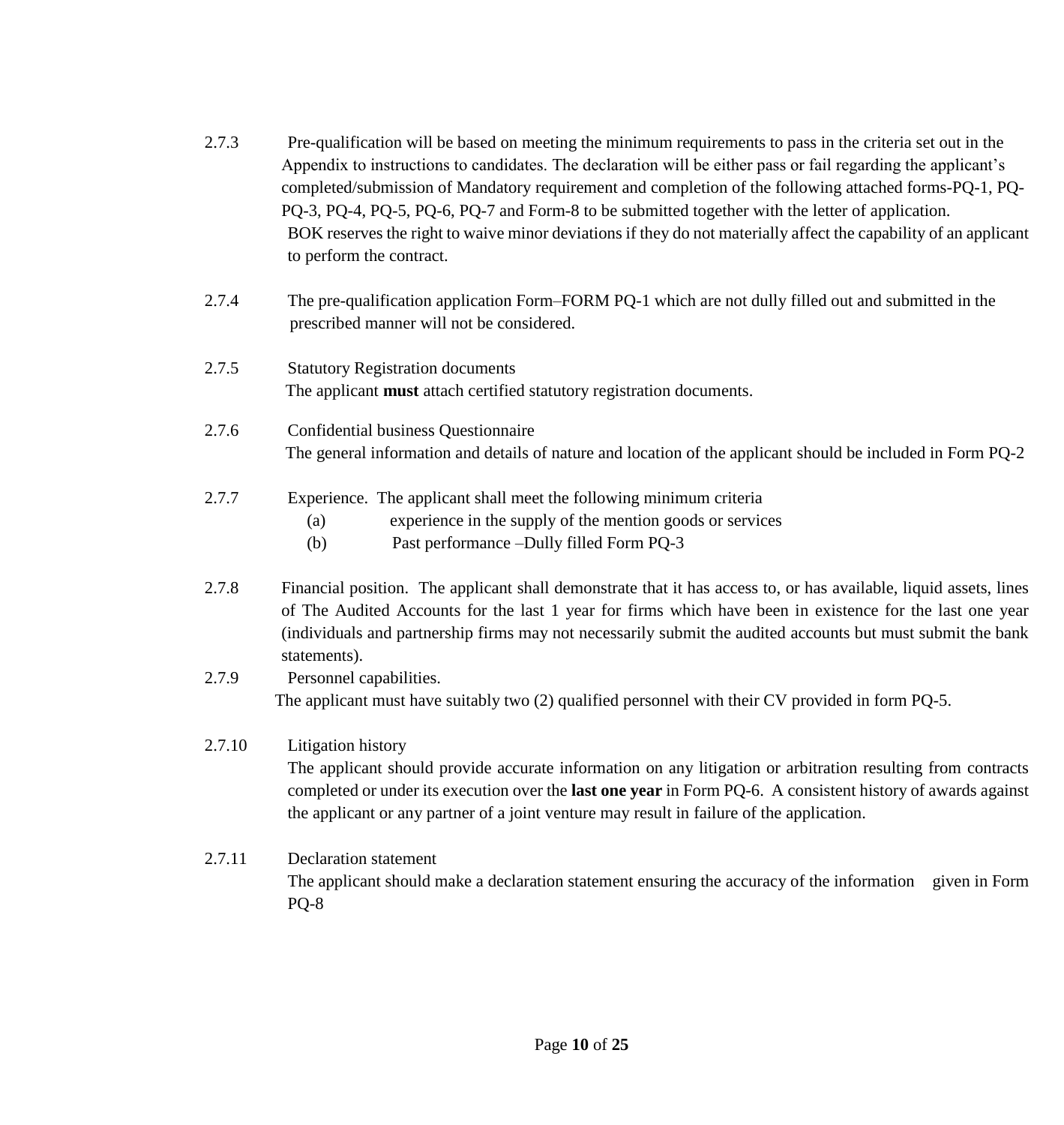#### **2.8 Clarification of Pre-Qualification Documents**

- 2.8.1 An applicant making inquiries of the pre-qualification documents may notify BOK in writing or e-mail which it receives not later than seven (7) days prior to the deadline for the submission of the pre-qualification documents.
- 2.8.2 BOK shall reply to any clarifications sought by the applicant within 2 working days of receiving the request to all prospective applicants who will have purchased the pre-qualification documents to enable the applicants to make timely submission of its application.
- 2.8.3 To assist in the examination, evaluation and comparison of tenders BOK may, at its discretion, ask the applicant for a clarification of its tender. The request for clarification and the response shall be in writing, and no change in the prices or substance of the tender shall be sought, offered, or permitted

### **2.9 Amendments of Pre-Qualification Documents**

- 2.9.1 At any time prior to the deadline for submission of tenders BOK, for any reason, whether at its own initiative or in response to a clarification requested by a prospective applicant, may modify the tender documents by issuing an addendum
- 2.9.2 All prospective applicants who have obtained the tender documents will be notified of the amendment by post, or email and such amendment will be binding on them.
- 2.9.3 In order to allow prospective applicants reasonable time in which to take the amendment into account in preparing their tenders, the BOK, at its discretion, may extend the deadline for the submission of tenders.

#### **2.10 Opening of Pre-qualification documents**

- 2.10.1 BOK will open all applications documents in the presence of applicant's representatives who choose to attend, at *11.00AM on Wednesday 15th June 2022,* and in the location specified in the invitation for prequalification. The applicant's representatives who are present shall sign a register evidencing their attendance
- 2.10.2 BOK will prepare minutes of the opening of the Pre-qualification documents which will be submitted to applicants that signed the tender opening register and will have made the request.
- 2.10.3 Applications not opened and read out at opening shall not be considered further for evaluation, irrespective of any circumstances

# **2.11 Process to be confidential**

.

2.11.1 Information relating to the examination, evaluation of applications and recommendations for the successful candidate shall not be disclosed to applicants or any other persons not officially concerned with such process until approval to the successful applicant has been announced. Any effort by any applicant to influence BOK evaluation process or approval decisions will result in the rejection of the applications.

#### **2.12 Preliminary examination and determination of responsiveness of pre-qualification documents**

- 2.12.1 Prior to the technical evaluation of the pre-qualifications, BOK will determine whether each application substantially responsive that's:
	- Has been properly signed and delivered/submitted pursuant to clause 2.5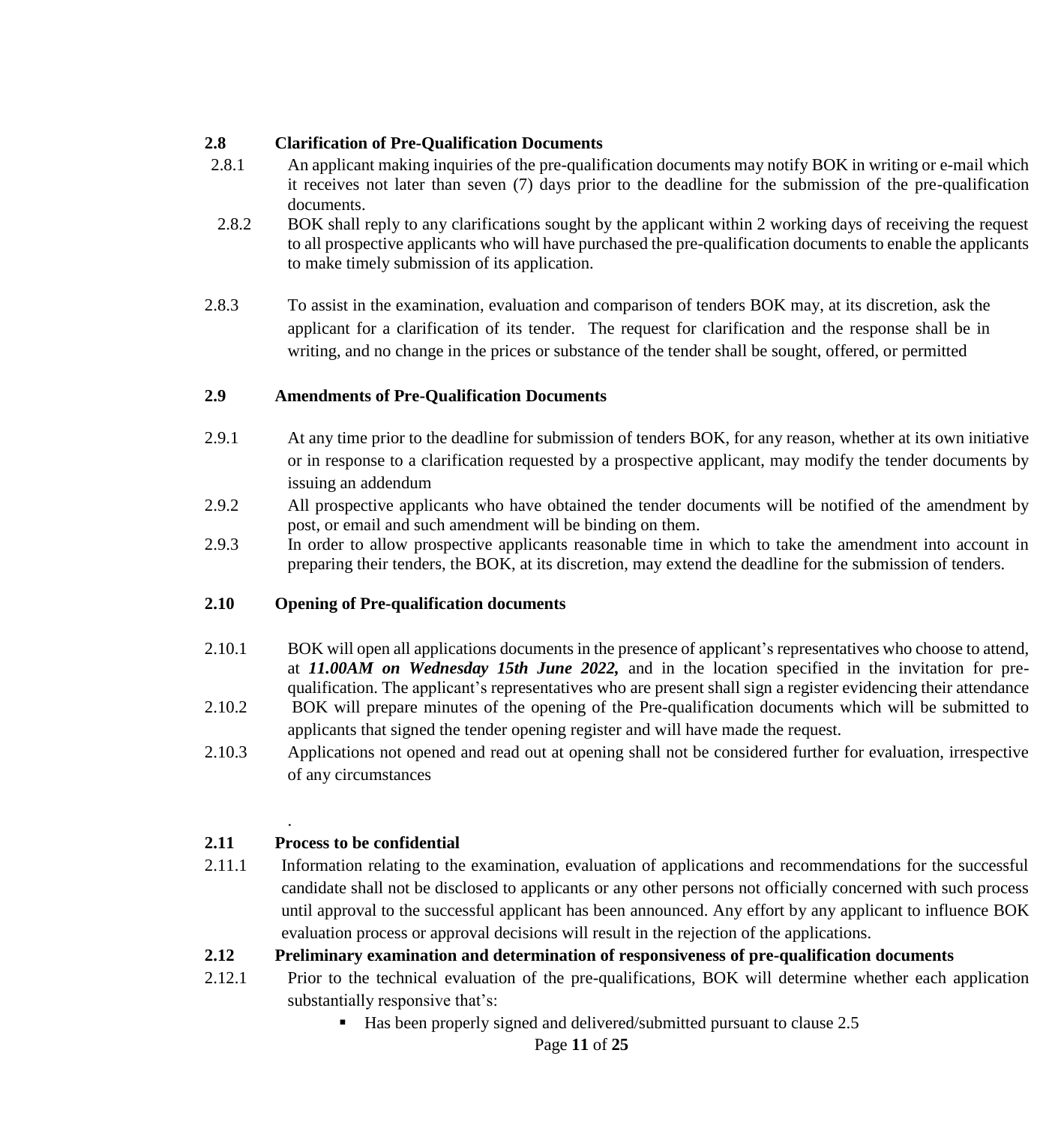#### • Meets all the mandatory requirements

2.12.2 If an application is not substantially responsive, it will be rejected and will not subsequently be made responsive by correction or withdrawal of the nonconforming deviation or reservations

#### **2.13 Technical evaluation of applications**

- 2.13.1 BOK will evaluate and compare only the applications determined to be substantially responsive in accordance with clause 2.11
- 2.13.2 Prequalification will be based on meeting the minimum requirements to pass in the criteria as set out in the instructions to applicants or pursuant to clause 2.6

### **2.14 BOK right to accept or reject any or all applications**

2.14.1 BOK reserves the right to accept or reject any application, and to annul the prequalification process and reject all applications at any time prior to prequalification approval, without thereby incurring any liability to the affected applicant or applicants or any obligation to inform the affected applicant or applicants of the grounds for the BOK's action.

### **2.15 Notification of approval**

2.15.1 Prior to expiration of the period of prequalification validity period clause- BOK will notify the successful applicant that its application has been accepted, the BOK will simultaneously inform the other applicants that their applications have not been successful

#### **2.17 Acceptance of the Approval**

2.17.1 The successful suppliers shall be required to acknowledge in writing the acceptance of their pre-qualification to BOK**.**

#### **2.18 Conflict of Interest**

2.18.1 The applicant shall not be associated, nor have been associated in the past, with the consultant or any other entity that has prepared the specifications and bidding documents for the tender, Quotations and/or proposal. Any such association must be disclosed and may result in the dis-qualification of the applicant.

#### **2.19 Updating Pre-Qualification Information**

2.19.1 Prequalified candidates shall be required to update the financial information used for pre-qualification at the time of submitting their bids and to confirm their continued compliance with the qualification criteria. A bid shall be rejected if the applicant's qualification thresholds are no longer met at the time of bidding.

#### **2.20 Corrupt or Fraudulent Practices**

- 2.20.1 BOK requires that applicants observe the highest standard of ethics during the selection process and execution of contracts. Applicants shall sign a declaration that he has not and will not be involved in corrupt or fraudulent practices.
- 2.20.2 BOK will reject application for award if it determines that the applicant recommended for award has engaged in corrupt or fraudulent practices in competing for the contract in question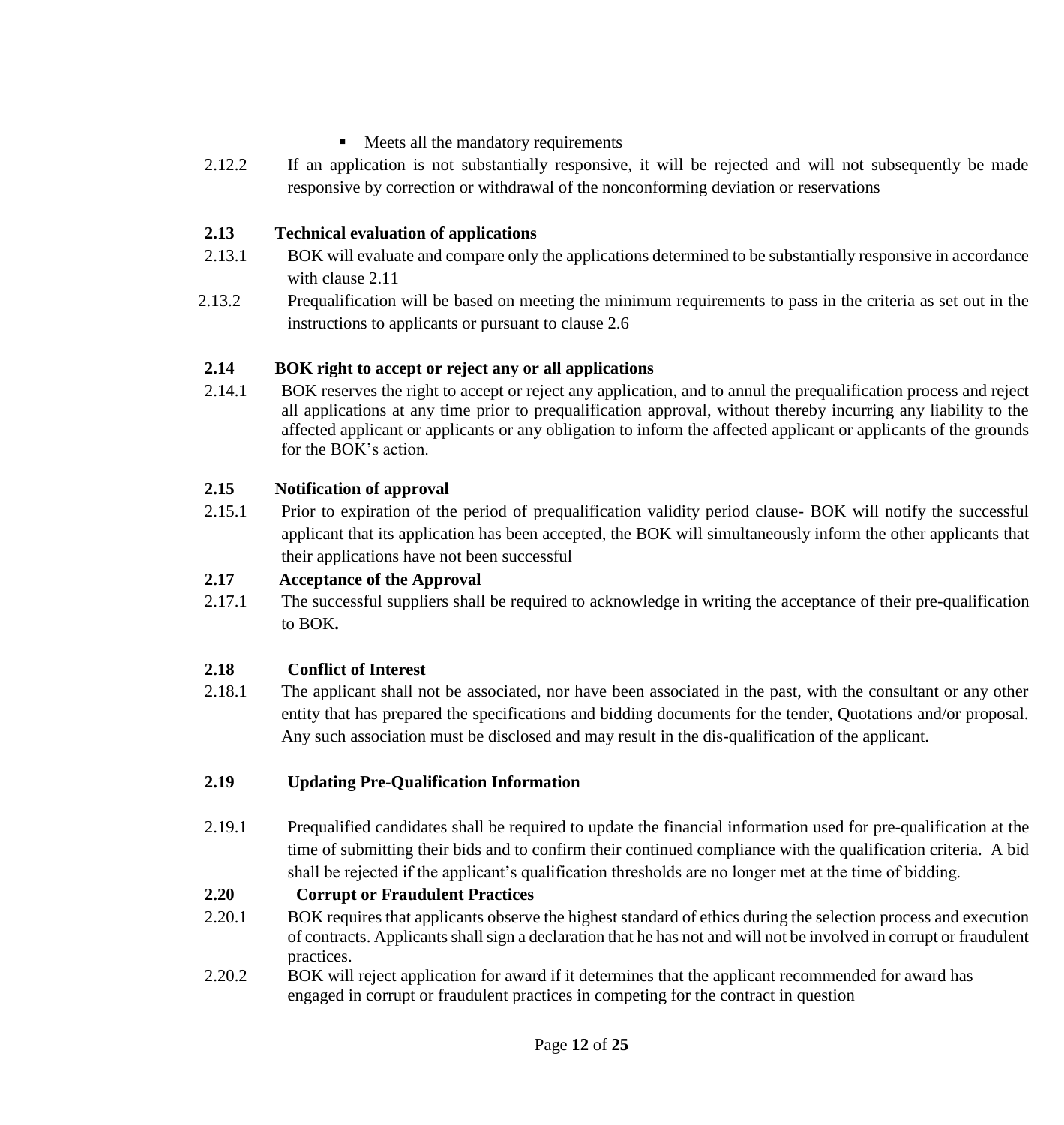### **3.0 APPENDIX TO INSTRUCTIONS TO CANDIDATES**

The following instructions for the pre-qualification of candidates shall supplement, complement or amend the provisions of the instructions to candidates.

Where there is a conflict between the provisions of the instructions to candidates and the provisions of the appendix, the provisions of the appendix herein shall prevail over those of the instructions to the candidates.

| NO             | <b>REQUIREMENT</b>                                 | <b>Mandatory</b> |
|----------------|----------------------------------------------------|------------------|
| 1              | Relevant certificate from the National Treasury –  | Mandatory        |
|                | Attach(Youth, women & people with disability)      |                  |
|                | Certified copy of certificate of                   | Mandatory        |
|                | registration/incorporation-Attach                  |                  |
| $\overline{2}$ | Certified copy of Valid Tax Compliance             | Mandatory        |
|                | certificate or exemption-Attach copy.              |                  |
| 3              | Certified copy of Single business permit – Attach  | Mandatory        |
|                | copy.                                              |                  |
| $\overline{4}$ | Bank statements (6months) and letter from bank     | Mandatory        |
|                | on financial status.                               |                  |
| 5              | The pre-qualification document dully signed        | Mandatory        |
| 6              | For construction, painting and minor repair works, | Mandatory        |
|                | attach NCA certificate, for category 3 and above.  |                  |

#### **3.1 PRELIMINARY EVALUATION –MANDATORY REQUIREMENTS**

**The applicant must provide/meet the above Mandatory requirements to proceed to the next stage.**

#### **3.3 TECHNICAL REQUIREMENTS CRITERIA**

| NO | <b>REQUIREMENT</b>                            | YES | NO |
|----|-----------------------------------------------|-----|----|
|    | Dully filled Pre-qualification data-Form -PQ- |     |    |
|    | 1(Application)                                |     |    |
|    | Dully filled confidential business            |     |    |
|    | questionnaire-Form PQ 2                       |     |    |
|    | Dully filled Applicant Past Experience-Form   |     |    |
|    | PO <sub>3</sub>                               |     |    |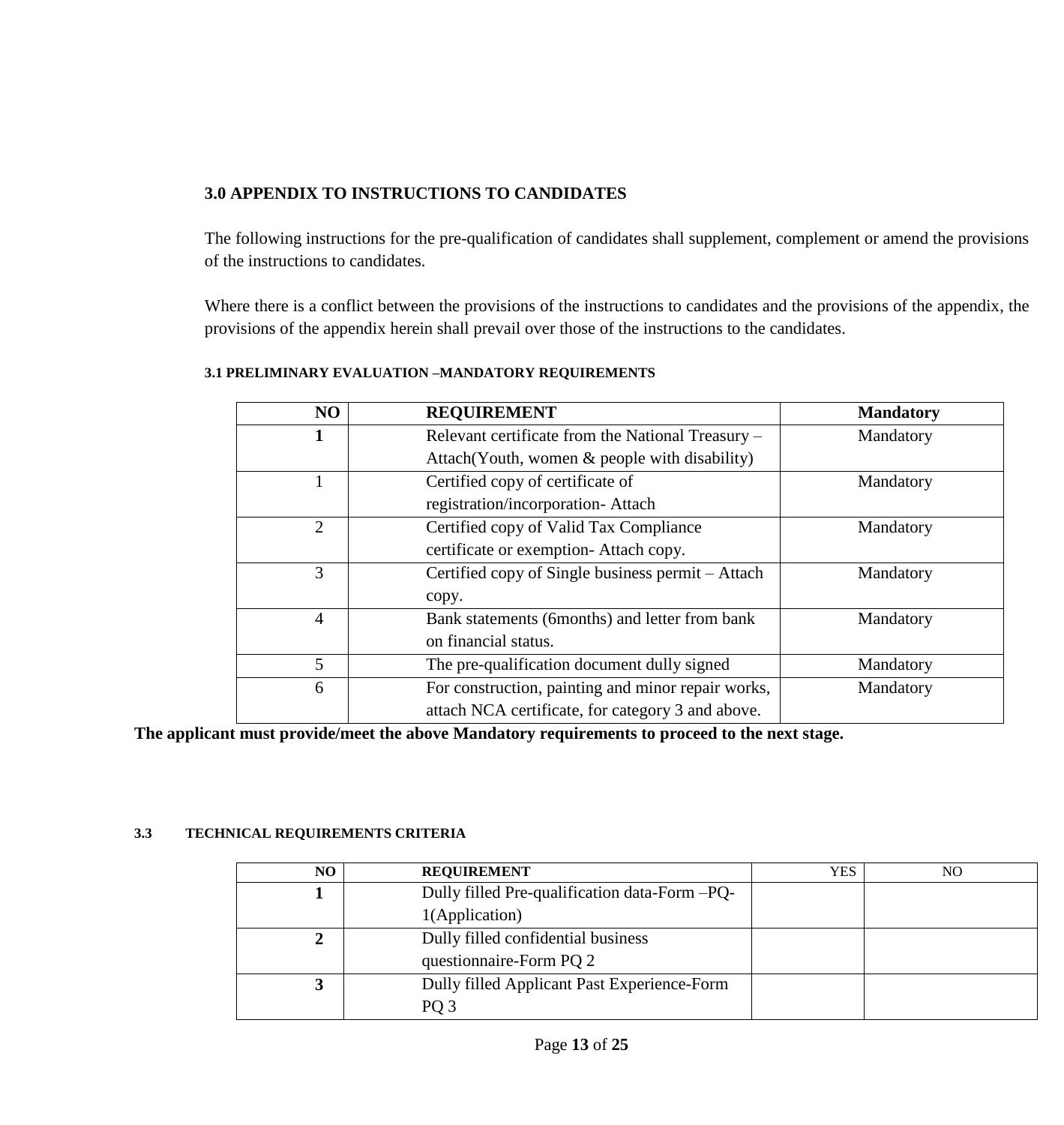| 4 | Dully filled Applicant Financial position-Form       |  |
|---|------------------------------------------------------|--|
|   | PQ 4                                                 |  |
| 5 | Dully filled Applicant Key personnel-Form            |  |
|   | PQ 5                                                 |  |
| 6 | Dully filled Applicant Litigation History-Form       |  |
|   | PQ 6                                                 |  |
| 7 | <b>Dully filled Applicant Declaration Statement-</b> |  |
|   | Form PQ 7                                            |  |
| 8 | <b>Dully filled Applicant Declaration Statement-</b> |  |
|   | Form PQ 8                                            |  |
|   | FINAL SCORE (Pass or fail)                           |  |

**Failure to dully fill any of the above forms will lead to disqualification.**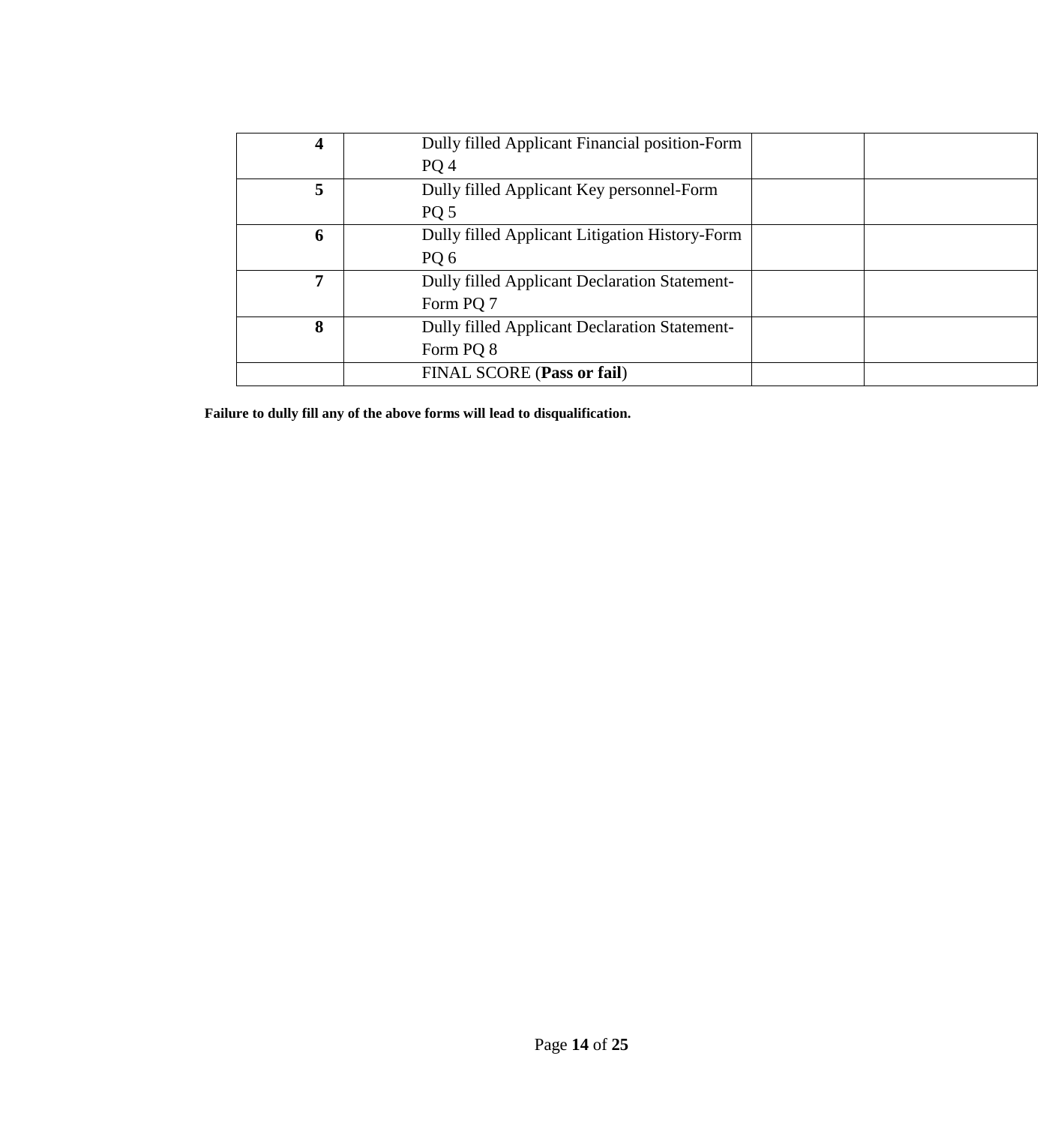#### **4.0 APPLICATION FORMS**

#### **FORM PQ-1-LETTER OF APPLICATION**

**To**: The General Manager,/Chief Executive Officer Bomas of Kenya Ltd, P.O Box 40689-00100,  **Nairobi.**

| Town                  |  |
|-----------------------|--|
| Street:               |  |
| Name of the Building: |  |
| Floor No;             |  |
| Room/Office No.       |  |
| Landline Tel No:      |  |
| Mobile:               |  |
| Email No:             |  |

And having reviewed and fully understood all of the pre-qualification information provided, the undersigned hereby apply to be prequalified/ registered as a supplier(s) of;

Tender No.

Tender Name: \_\_\_\_\_\_\_\_\_\_\_\_\_\_\_\_\_\_\_\_\_\_\_\_\_\_\_\_\_\_\_\_\_\_

Category code: \_\_\_\_\_\_\_\_\_\_\_\_\_\_\_\_\_\_\_\_\_\_\_\_\_\_\_\_\_\_\_\_\_\_

Item Description: \_\_\_\_\_\_\_\_\_\_\_\_\_\_\_\_\_\_\_\_\_\_\_\_\_\_\_\_\_\_\_\_

**Organization & Business Information**

*Management and Personnel*

Chief Executive\_\_\_\_\_\_\_\_\_\_\_\_\_\_\_\_\_\_\_\_\_\_\_\_\_\_\_\_\_\_\_\_\_

Secretary\_\_\_\_\_\_\_\_\_\_\_\_\_\_\_\_\_\_\_\_\_\_\_\_\_\_\_\_\_\_\_\_\_\_\_\_\_\_

General Manager\_\_\_\_\_\_\_\_\_\_\_\_\_\_\_\_\_\_\_\_\_\_\_\_\_\_\_\_\_\_\_\_ Other

Page **15** of **25**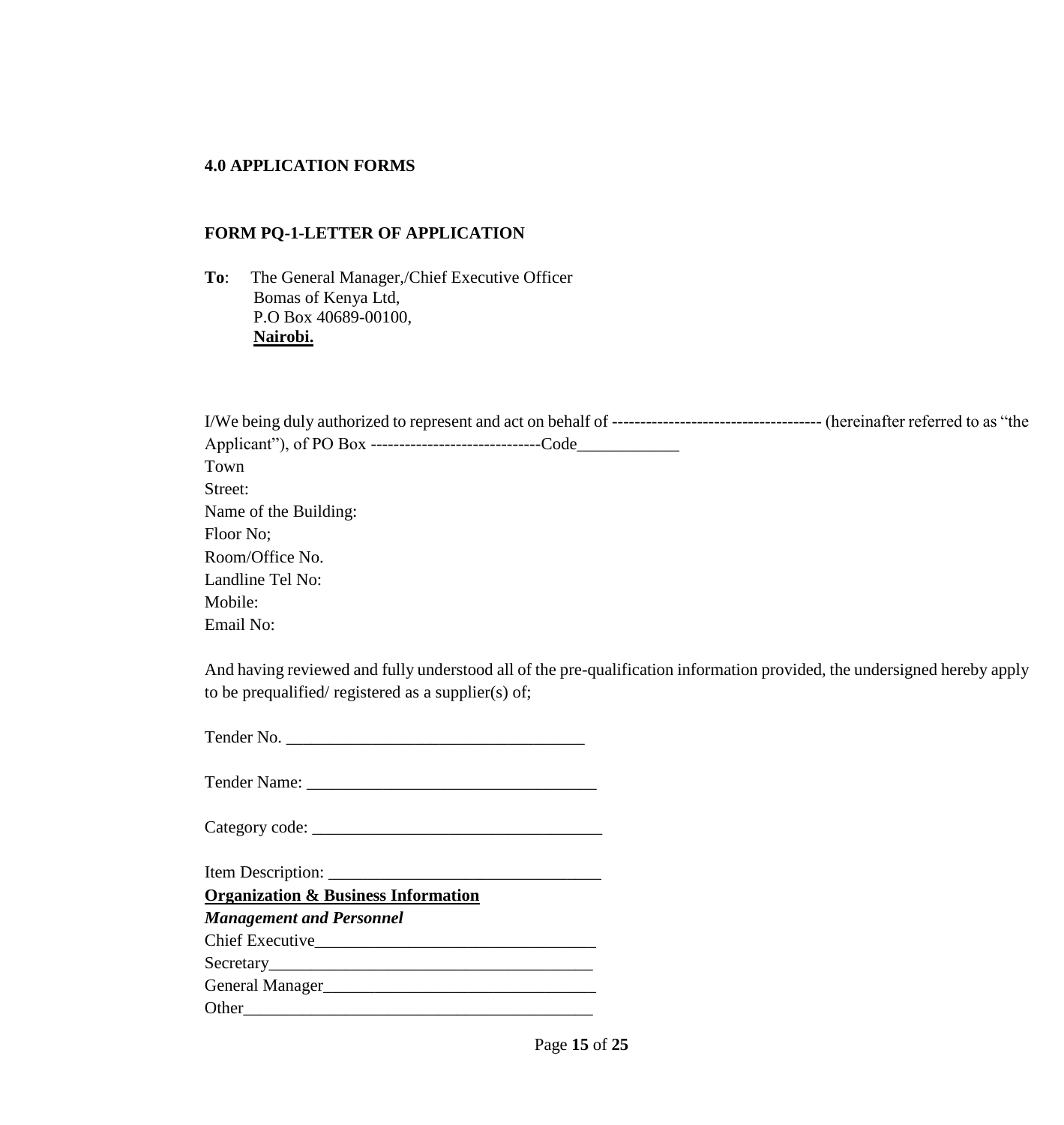#### *Partnership/Sole proprietor.*

Name of partners\_ Business founded or incorporated in\_\_\_\_\_\_\_\_\_\_\_\_\_\_\_\_ Under present management since\_\_\_\_\_\_\_\_\_\_\_\_\_\_\_\_\_\_ Net worth equivalent Kshs.\_\_\_\_\_\_\_\_\_\_\_\_\_\_\_\_\_\_\_\_\_\_\_ Bank reference and address\_\_\_\_\_\_\_\_\_\_\_\_\_\_\_\_\_\_\_\_\_\_\_

BOK and its authorized representatives are hereby authorized to conduct any inquiries or investigations to verify the statements, documents, and information submitted in connection with this application, and to seek clarification from our bankers and clients regarding any financial and technical aspects. This letter of Application will also serve as authorization to any individual or authorized representative of any institution referred to in the supporting information, to provide such information deemed necessary and as requested by you to verify statements and information provided in this application, such as the resources, experience, and competence of the Applicant.

BOK and its authorized representatives may contact the following persons for further information.

| Name | Position | Signature |
|------|----------|-----------|
| 1.   |          |           |
| 2.   |          |           |

The undersigned declare that the statement made and the information provided in the duly completed application are complete, true, and correct in every detail.

Firms Stamp. …………………………………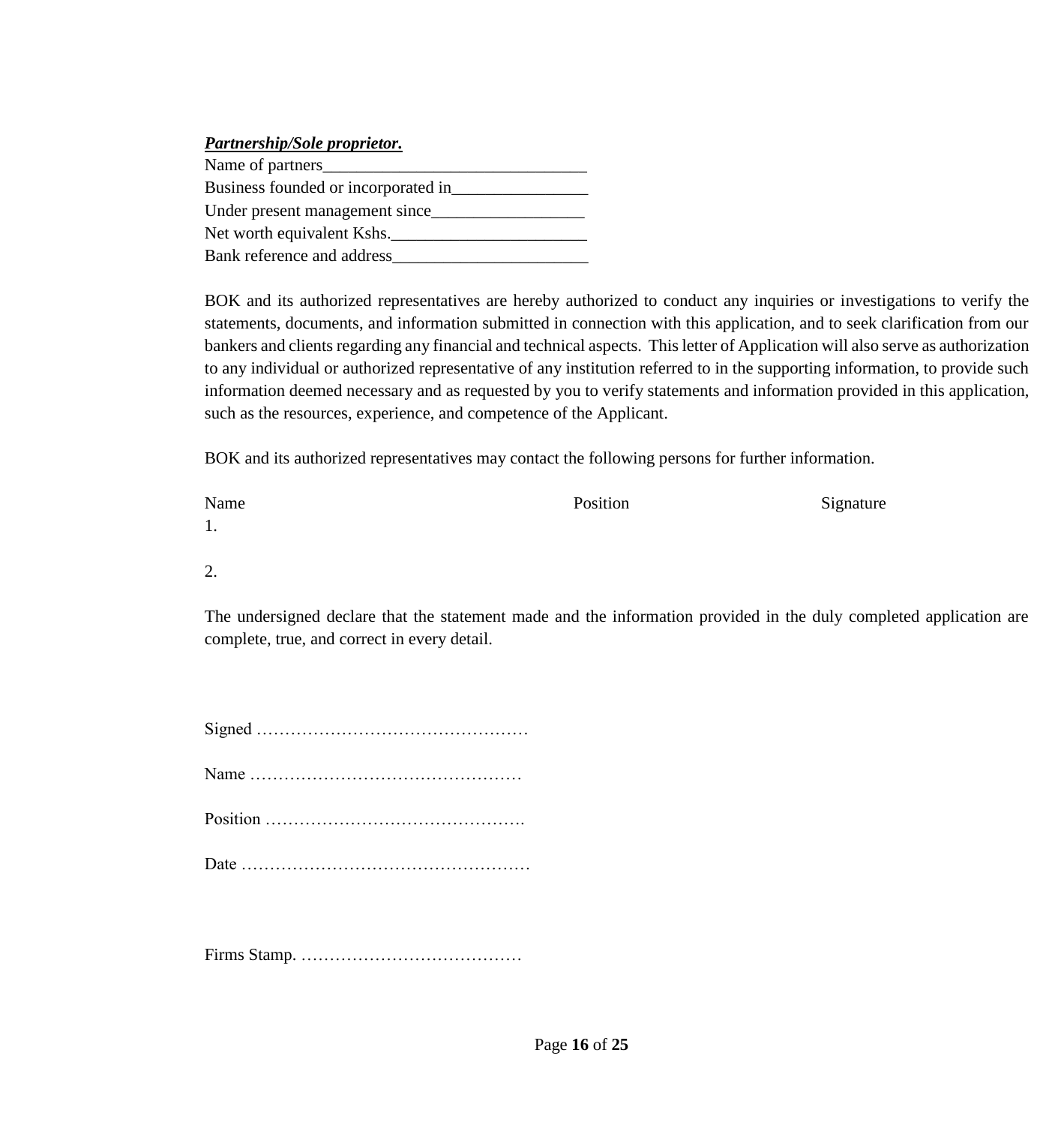# **FORM PQ-2-Confidential Business Questionnaire**

You are requested to give the particulars indicated in Part I and either Part 2(a), 2(b) or 2(c) whichever applies to your type of business.

You are advised that it is a serious offence to give false information on this form

#### **Part 1-General**

| Location of the Business Premises |               |        |  |
|-----------------------------------|---------------|--------|--|
|                                   |               |        |  |
|                                   | $\text{Code}$ |        |  |
|                                   |               |        |  |
|                                   |               |        |  |
|                                   |               |        |  |
|                                   |               |        |  |
|                                   |               |        |  |
|                                   |               | Branch |  |
|                                   |               |        |  |

#### Part 2 (a) Sole Proprietor

| Your Name in Full | $\_\text{Age}\_\text{max}$ |  |
|-------------------|----------------------------|--|
|                   | Country of Origin          |  |
|                   |                            |  |
| Citizenship       |                            |  |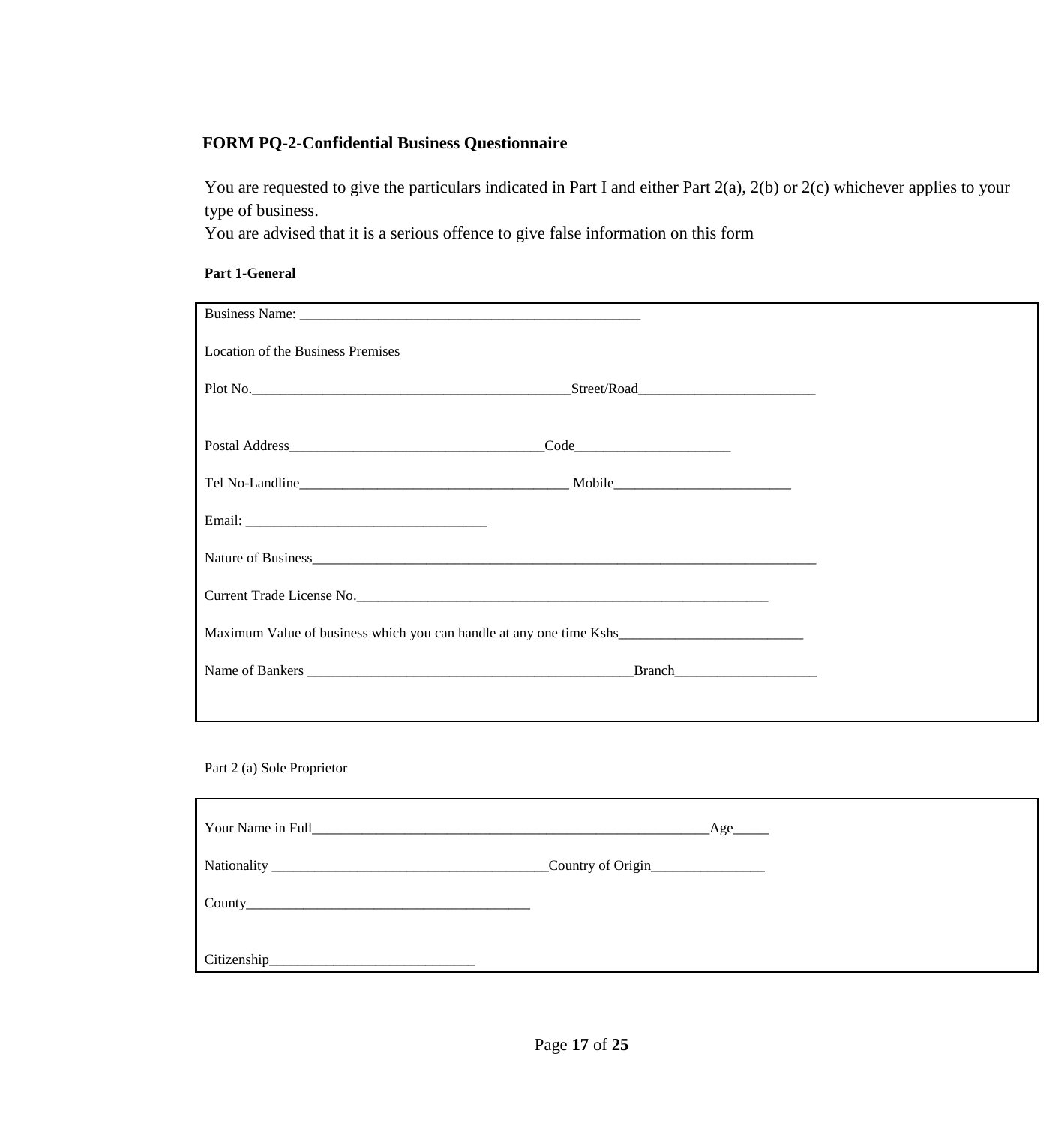#### **Part 2 (b) Partnership**

| Give details of partnership as follows: |             |             |        |  |  |  |
|-----------------------------------------|-------------|-------------|--------|--|--|--|
| Name                                    | Nationality | Citizenship | Shares |  |  |  |
|                                         |             |             |        |  |  |  |
|                                         |             |             |        |  |  |  |
|                                         |             |             |        |  |  |  |
|                                         |             |             |        |  |  |  |
|                                         |             |             |        |  |  |  |
|                                         |             |             |        |  |  |  |
|                                         |             |             |        |  |  |  |
|                                         |             |             |        |  |  |  |

#### **Part 2 (c)-Registered Company**

|                                          | State the normal and issued capital of company |             |               |  |
|------------------------------------------|------------------------------------------------|-------------|---------------|--|
|                                          |                                                |             |               |  |
|                                          |                                                |             |               |  |
|                                          |                                                |             |               |  |
|                                          |                                                |             |               |  |
| Give details of all directors as follows |                                                |             |               |  |
| Name                                     | Nationality                                    | Citizenship | <b>Shares</b> |  |

Date: \_\_\_\_\_\_\_\_\_\_\_\_\_\_\_\_\_\_\_\_\_\_\_\_\_\_\_\_\_\_\_\_\_\_\_\_\_\_\_\_ Signature of Applicant\_\_\_\_\_\_\_\_\_\_\_\_\_\_\_\_\_\_\_\_\_\_

Attach copies of identity cards/pass ports of Directors/partners/proprietors

#### **FORM PQ-3 APPLICANT PAST EXPERIENCE (FIRM)**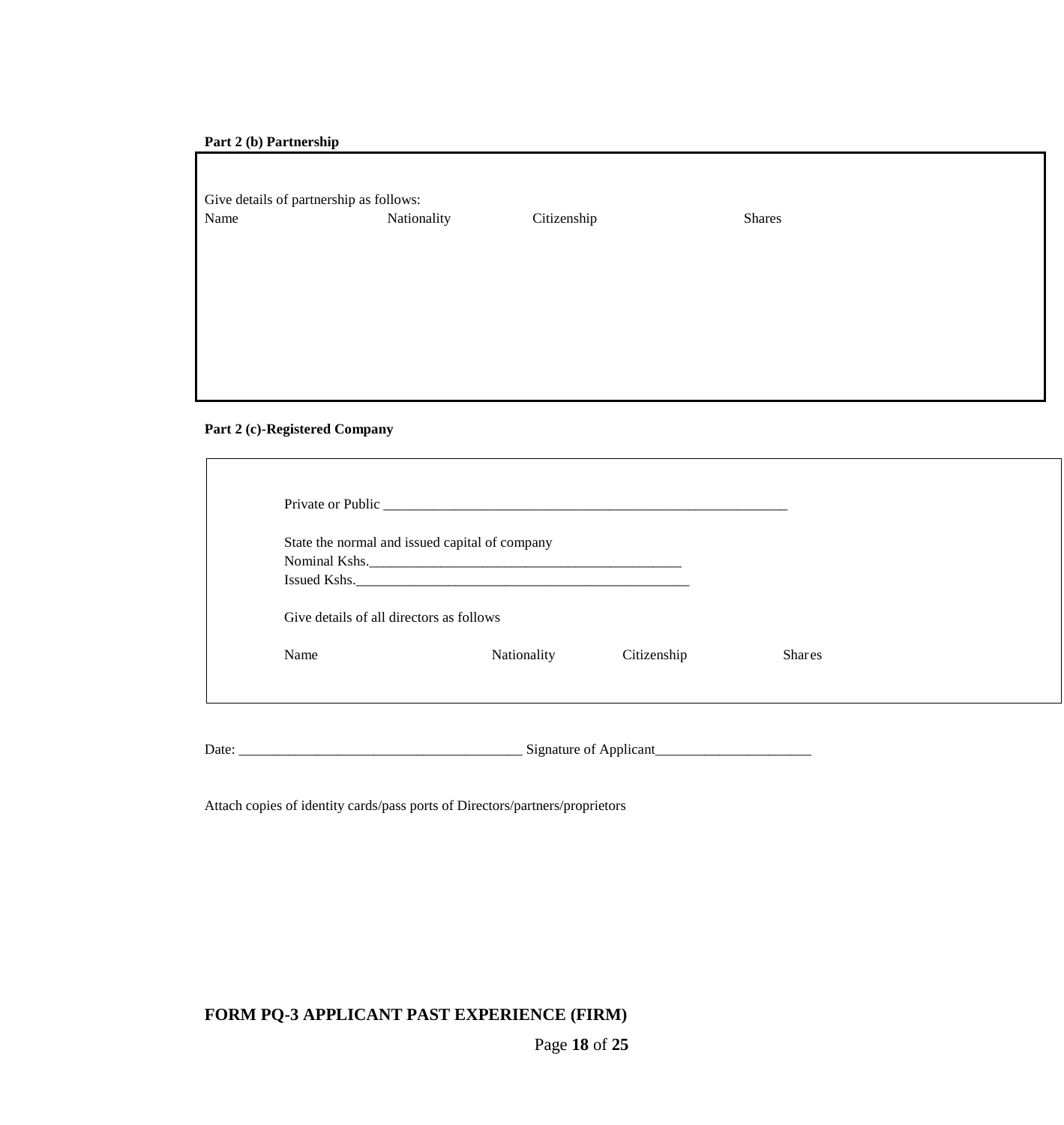1. Name of 1<sup>st</sup> Client (Organization)

i.Name of Client:

ii.Address\_\_\_\_\_\_\_\_\_\_\_\_\_\_\_\_\_\_\_\_\_\_\_\_\_\_\_\_\_\_\_\_\_\_\_\_\_\_\_\_\_\_\_\_\_\_\_\_\_\_\_\_\_\_\_\_\_\_\_\_\_\_\_\_\_\_\_\_\_\_\_

iii.Name of Contact Person:

iv.Telephone No.

v.Value of Contract

vi.Contract Description

vii. Validity/Duration of Contract(Must be within current or last financial year)\_\_\_\_\_\_\_\_\_\_\_\_\_\_\_\_\_\_\_\_\_\_\_\_\_\_\_\_\_

(Attach evidence of LPO/LSO and evidence of having been prequalified)

2. Name of 2<sup>nd</sup> Client (Organization)

i. Name of Client: \_\_\_\_\_\_\_\_\_\_\_\_\_\_\_\_\_\_\_\_\_\_\_\_\_\_\_\_\_\_\_\_\_\_\_\_\_\_\_\_\_\_\_\_\_\_\_\_\_\_\_\_\_\_\_\_\_\_\_\_\_\_\_\_

ii. Address

iii. Name of Contact Person:

iv. Telephone No.\_\_\_\_\_\_\_\_\_\_\_\_\_\_\_\_\_\_\_\_\_\_\_\_\_\_\_\_\_\_\_\_\_\_\_\_\_\_\_\_\_\_\_\_\_\_\_\_\_\_\_\_\_\_\_\_\_\_\_\_\_\_\_\_\_\_\_

v. Value of Contract\_\_\_\_\_\_\_\_\_\_\_\_\_\_\_\_\_\_\_\_\_\_\_\_\_\_\_\_\_\_\_\_\_\_\_\_\_\_\_\_\_\_\_\_\_\_\_\_\_\_\_\_\_\_\_\_\_\_\_\_\_\_\_

vi. Contract Description

vii. Validity/Duration of Contract(Must be within current or last financial year)\_\_\_\_\_\_\_\_\_\_\_\_\_\_\_\_\_\_

(Attach evidence of LPO/LSO and evidence of having been prequalified)

3. Name of 3<sup>rd</sup> Client (Organization)

viii. Name of Client: \_\_\_\_\_\_\_\_\_\_\_\_\_\_\_\_\_\_\_\_\_\_\_\_\_\_\_\_\_\_\_\_\_\_\_\_\_\_\_\_\_\_\_\_\_\_\_\_\_\_\_\_\_\_\_\_\_\_\_\_\_\_\_\_

ix. Address

x. Name of Contact Person:

xi. Telephone No.

xii. Value of Contract

xiii. Contract Description\_\_\_\_\_\_\_\_\_\_\_\_\_\_\_\_\_\_\_\_\_\_\_\_\_\_\_\_\_\_\_\_\_\_\_\_\_\_\_\_\_\_\_\_\_\_\_\_\_\_\_\_\_\_\_\_\_\_\_\_\_

xiv. Validity/Duration of Contract(Must be within current or last financial year)\_\_\_\_\_\_\_\_\_\_\_\_\_\_\_\_\_\_

(Attach evidence of LPO/LSO and evidence of having been prequalified)

4. Name of  $4<sup>th</sup>$  Client (Organization)

xv. Name of Client:

xvi. Address\_\_\_\_\_\_\_\_\_\_\_\_\_\_\_\_\_\_\_\_\_\_\_\_\_\_\_\_\_\_\_\_\_\_\_\_\_\_\_\_\_\_\_\_\_\_\_\_\_\_\_\_\_\_\_\_\_\_\_\_\_\_\_\_\_\_\_\_\_\_\_

xvii.Name of Contact Person:\_\_\_\_\_\_\_\_\_\_\_\_\_\_\_\_\_\_\_\_\_\_\_\_\_\_\_\_\_\_\_\_\_\_\_\_\_\_\_\_\_\_\_\_\_\_\_\_\_\_\_\_\_\_\_\_\_\_

xviii. Telephone No.

xix. Value of Contract

xx. Contract Description

xxi. Validity/Duration of Contract(Must be within current or last financial year)\_\_\_\_\_\_\_\_\_\_\_\_\_\_\_\_\_\_

(Attach evidence of LPO/LSO and evidence of having been prequalified.

# **FORM PQ-4 APPLICANT FINANCIAL POSITION AND TERMS OF TRADE**

Page **19** of **25**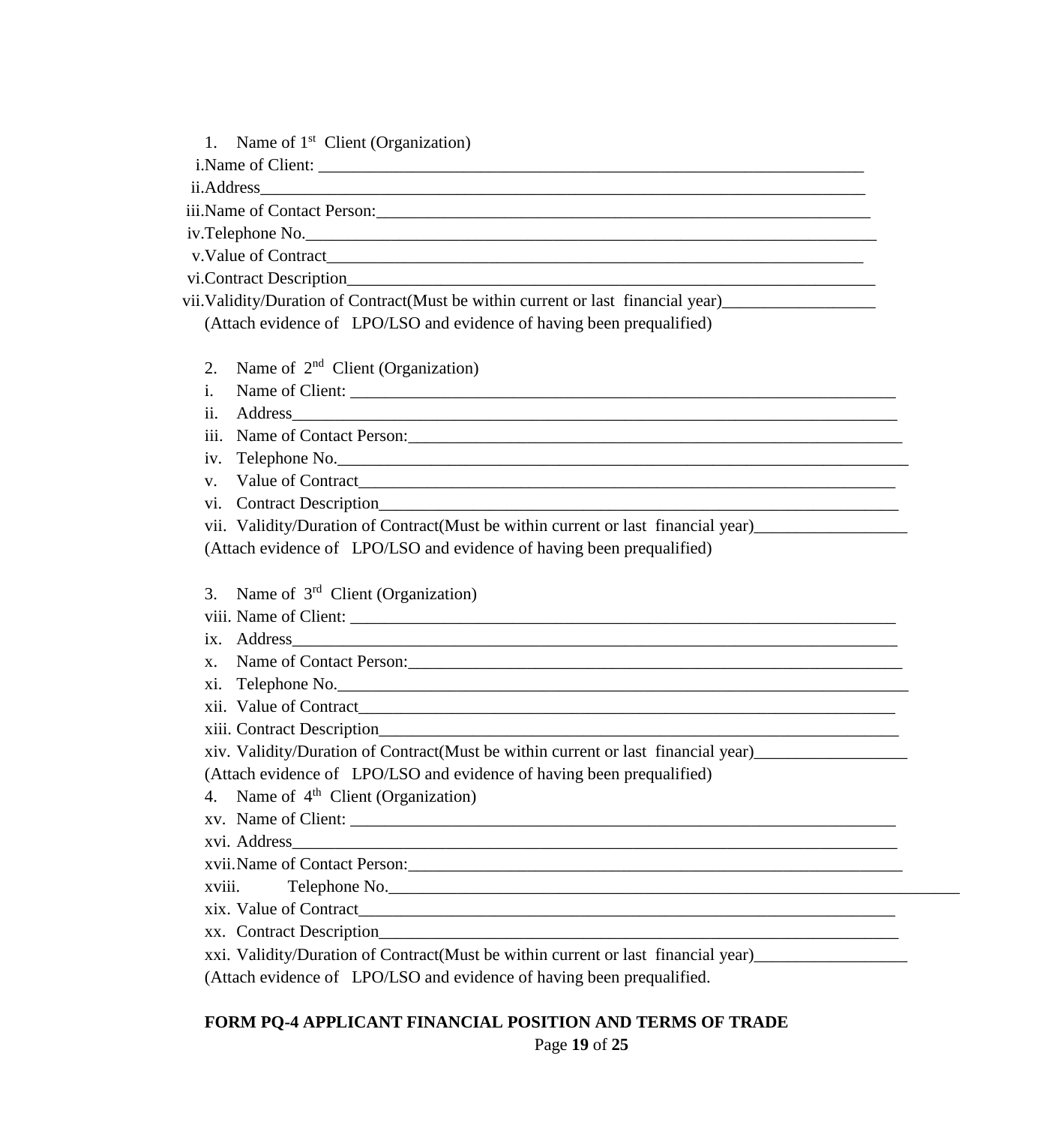1. Attach a copy of firms audited accounts (companies/partnership) or Bank Statements (sole proprietor) for the previous one year

2. Attach letters of reference from the bankers regarding suppliers credit position

# **FORM PQ-5 APPLICANT KEY PERSONNEL**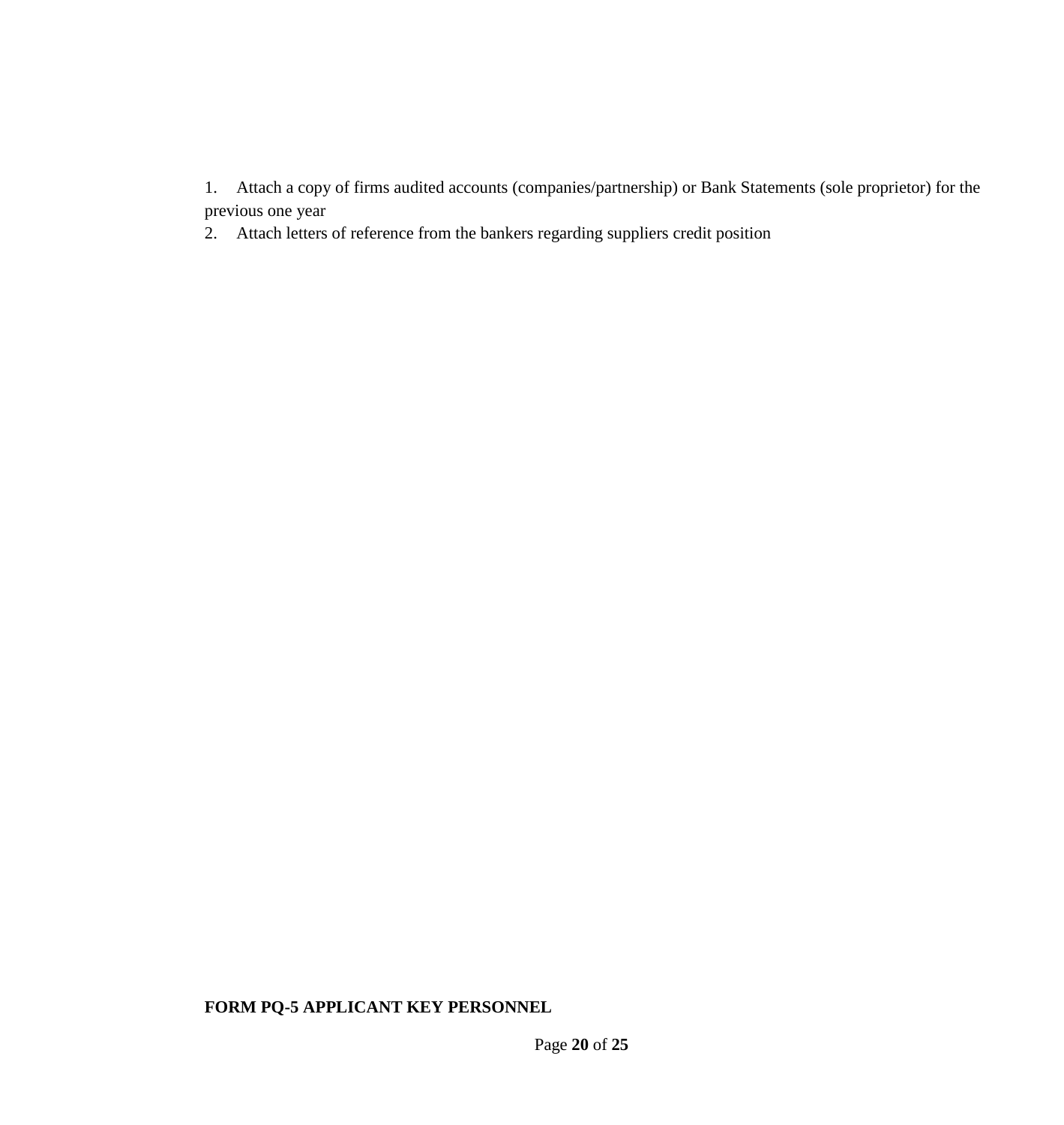# **Provide at least two staff.**

| 1. |                                              |
|----|----------------------------------------------|
|    |                                              |
|    |                                              |
|    |                                              |
|    | Highest Academic/Professional Qualification: |
|    |                                              |
|    | Attach CV, not more than two pages           |
| 2. |                                              |
|    | Title of position:                           |
|    |                                              |
|    | Highest Academic/Professional Qualification: |
|    |                                              |
|    | Attach CV, not more than two pages           |
| 3. |                                              |
|    | Title of position:                           |
|    |                                              |
|    | Highest Academic/Professional Qualification: |
|    |                                              |
|    | Attach CV, not more than two pages           |
|    |                                              |

# **FORM PQ-6 APPLICANT LITIGATION HISTORY**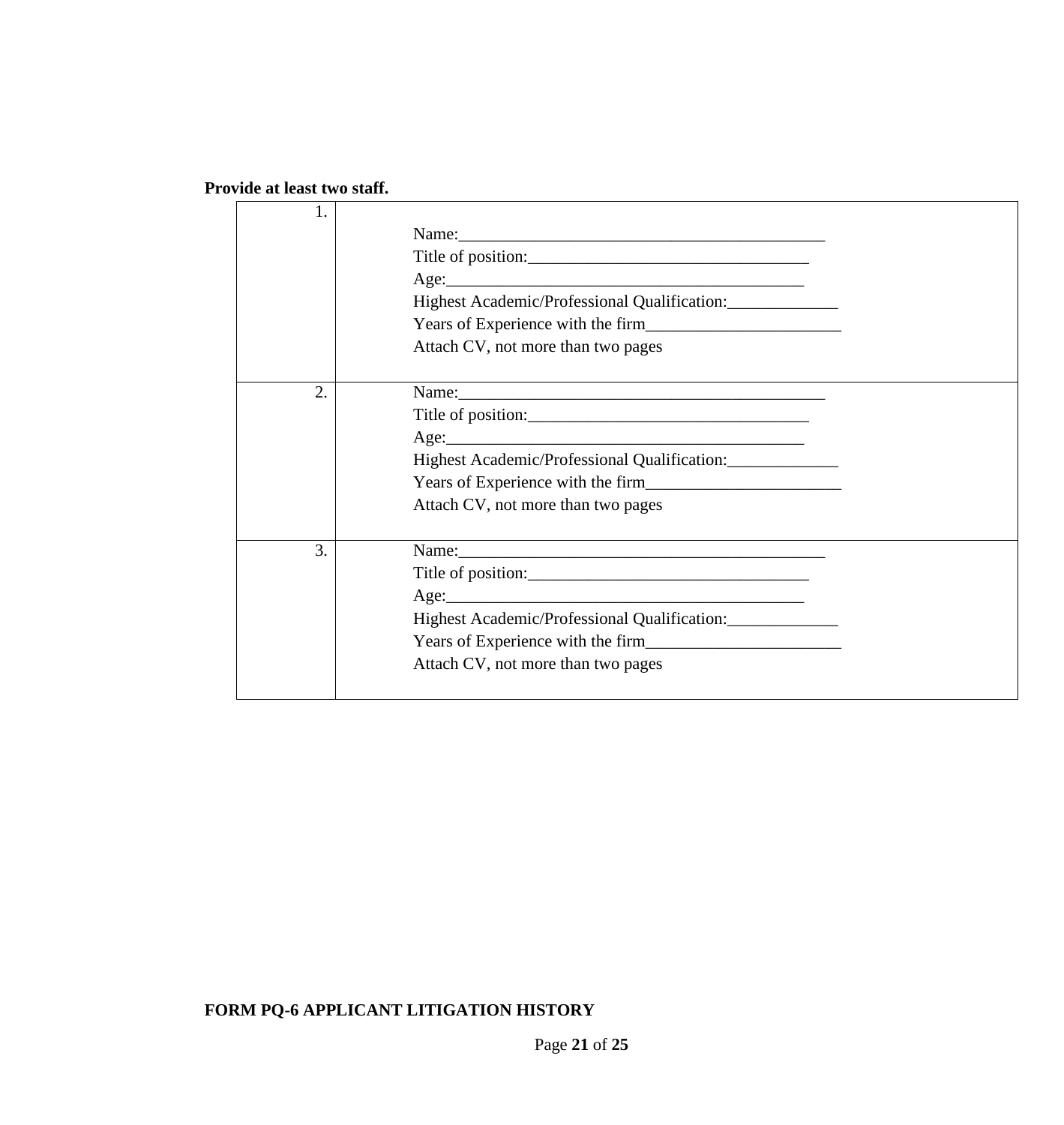Applicants, including each of the partners of a joint venture, should provide information of any history of litigation or arbitration resulting from contracts executed in the one year or currently under execution.

| Year | Award<br>${\rm FOR}$ or<br><b>AGAINST</b><br>Applicant | Name of client, cause<br>of litigation, and<br>matter in dispute | Disputed amount (current<br>value Kshs.) |
|------|--------------------------------------------------------|------------------------------------------------------------------|------------------------------------------|
|      |                                                        |                                                                  |                                          |
|      |                                                        |                                                                  |                                          |
|      |                                                        |                                                                  |                                          |
|      |                                                        |                                                                  |                                          |

**FORM PQ-7 APPLICANT DECLARATION STATEMENT**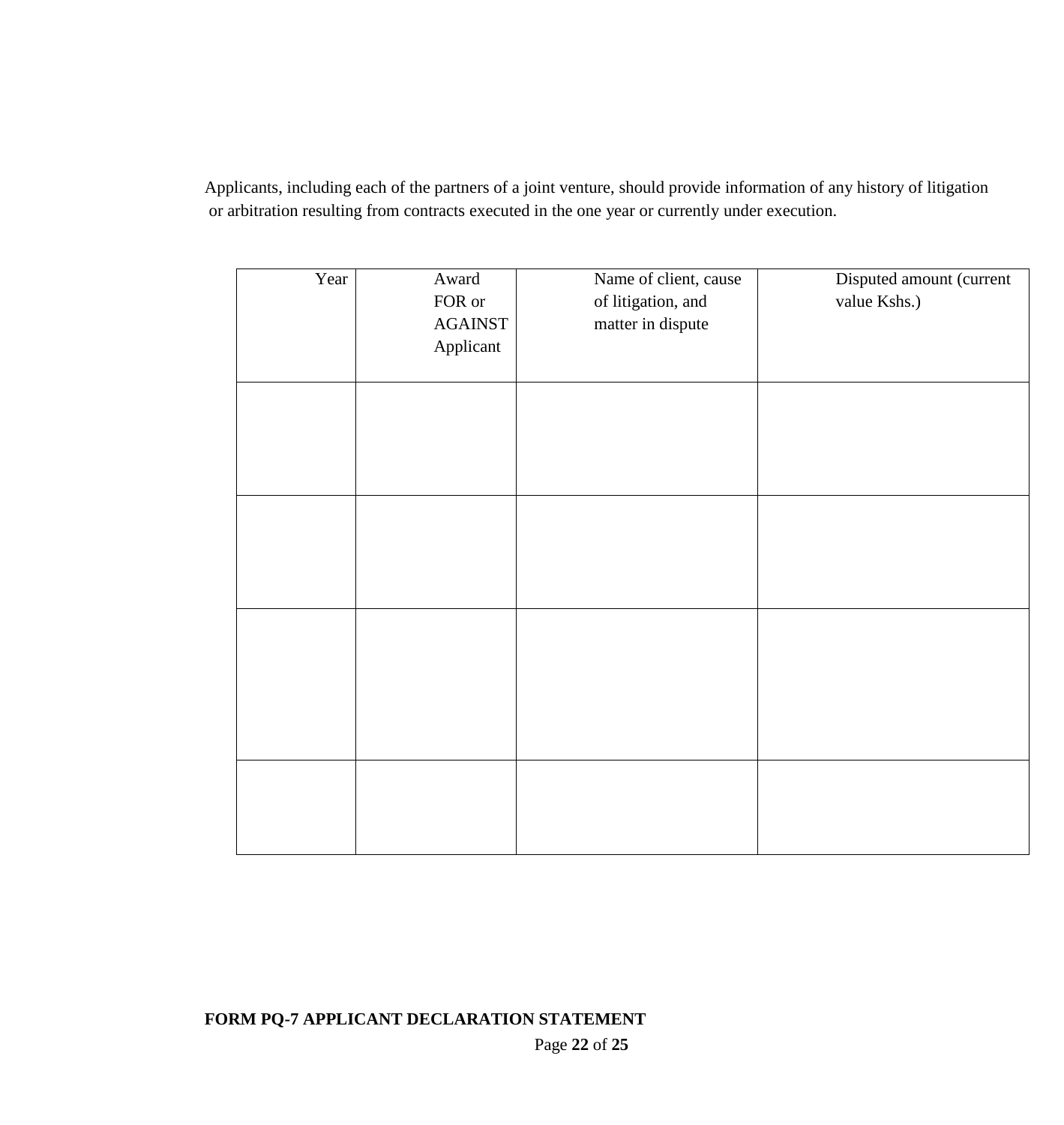**TO:** The General Manager, Bomas of Kenya Ltd, P.O Box 40689-00100 **Nairobi**

#### **Dear Sir,**

I/we the undersigned offer to provide the required services in accordance with your **instructions** and we hereby submit our pre-qualification document.

I/We understand that our application is binding to us and if found acceptable we shall be pleased to be included in the list of pre-qualified firms.

I/We understand that upon pre-qualification, you are not bound to assign any work to any of the pre-qualified firms, but you will endeavor to ensure that quotations/tenders/request for proposals will be distributed equitably **AS AND WHEN REQUIRED.**

I/we understand that you are not bound to accept any application you receive**.**

Date:

**Applicant Name/Company Name: \_\_\_\_\_\_\_\_\_\_\_\_\_\_\_\_\_\_\_\_\_\_\_\_\_\_\_\_\_\_\_\_\_\_\_\_\_\_\_\_\_\_\_\_\_\_\_**

**Authorized Representative Name: \_\_\_\_\_\_\_\_\_\_\_\_\_\_\_\_\_\_\_\_\_\_\_\_\_\_\_\_\_\_\_\_\_\_\_\_\_\_\_\_\_\_\_\_\_\_\_\_**

**Signature & stamp**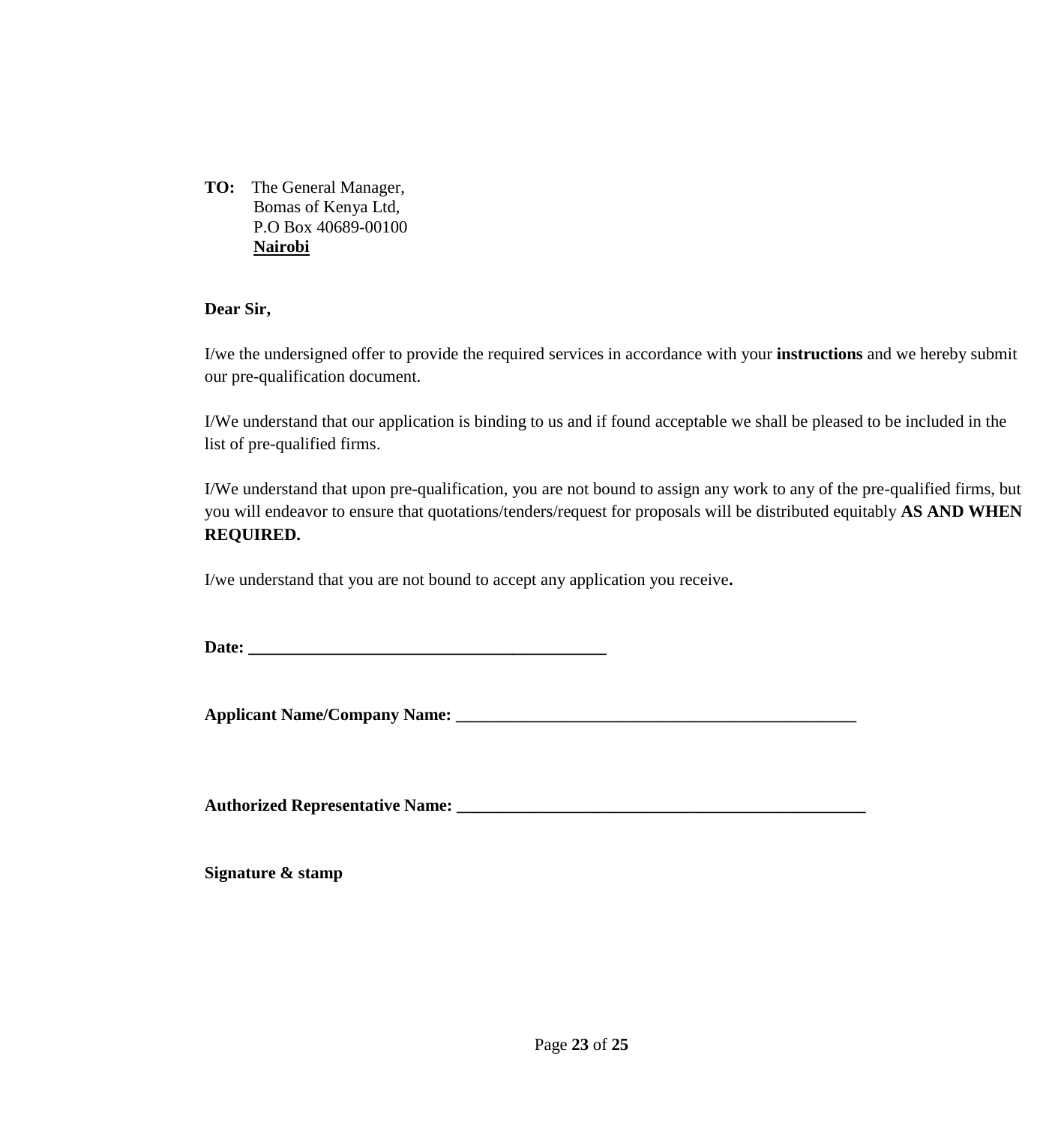#### **FORM PQ-8 APPLICANT DECLARATION STATEMENT**

I/We having studied the pre-qualification document for the above goods/services I/We hereby certify that the information provided for in response to this pre-qualification is accurate and complete as at the date set out below.

I/we understand that the Provision of false information in response to this application will result in the firm being excluded from the list of those who may be invited to tender/quote for a contract with BOK

I/We undertake to inform BOK promptly following any matter which could alter or add to any of the information given in response to this application.

I/We make this declaration for and on behalf of the firm/company

**Date: \_\_\_\_\_\_\_\_\_\_\_\_\_\_\_\_\_\_\_\_\_\_\_\_\_\_\_\_\_\_\_\_\_\_\_\_\_\_\_\_\_\_\_\_\_**

**Applicant Name/Company Name: \_\_\_\_\_\_\_\_\_\_\_\_\_\_\_\_\_\_\_\_\_\_\_\_\_\_\_\_\_\_\_\_\_\_\_\_\_\_\_\_\_\_\_\_\_\_\_\_\_\_\_**

**Authorized Representative Name: \_\_\_\_\_\_\_\_\_\_\_\_\_\_\_\_\_\_\_\_\_\_\_\_\_\_\_\_\_\_\_\_\_\_\_\_\_\_\_\_\_\_\_\_\_\_\_\_\_\_\_\_**

**Signature & stamp**